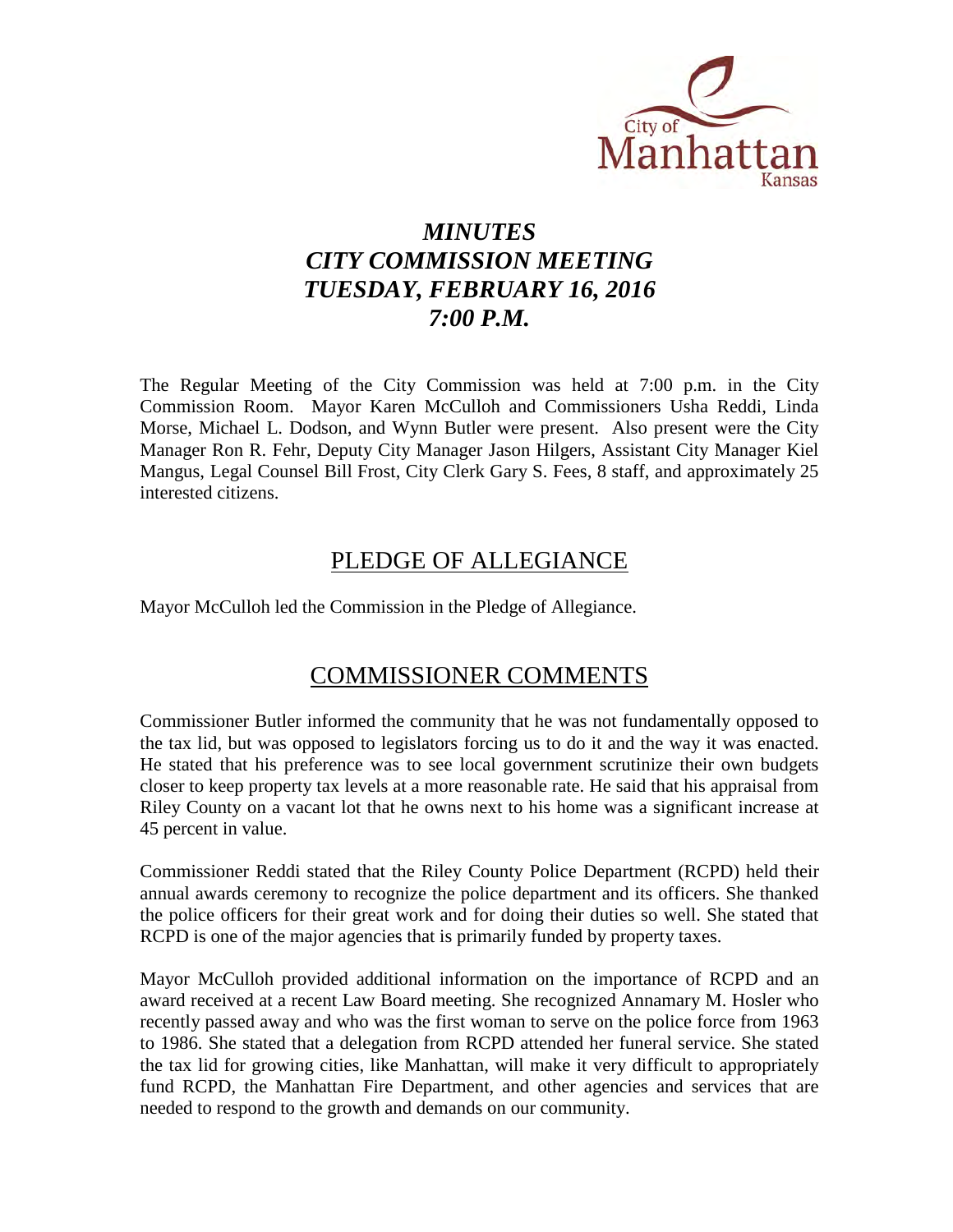## COMMISSIONER COMMENTS *(CONTINUED)*

Ron Fehr, City Manager, stated that he was pleased to announce the appointment of Susan Adams as new director of the Flint Hills Discovery Center.

## CONSENT AGENDA

(\* denotes those items discussed)

## **MINUTES**

The Commission approved the minutes of the Regular City Commission Meeting held Tuesday, February 2, 2016.

## **CLAIMS REGISTER NOS. 2812 and 2813**

The Commission approved Claims Register Nos. 2812 and 2813 authorizing and approving the payment of claims from January 27, 2016, to February 9, 2016, in the amounts of \$309,416.00 and \$2,681,447.33, respectively.

## **LICENSE**

The Commission approved an annual Cereal Malt Beverages Off-Premises License for Wal-Mart #35, 101 Bluemont Avenue.

## **FINAL PLAT – LANSDOWNE ADDITION, UNIT THREE**

The Commission accepted the easements and rights-of-way, as shown on the Final Plat of Lansdowne Addition, Unit Three, generally located to the northwest of the intersection of Anderson Avenue and Christy Drive, based on conformance with the Manhattan Urban Area Subdivision Regulations.

## **ORDINANCE NO. 7197 – ISSUE GENERAL OBLIGATION BONDS – WILDCAT CREEK LIFT STATION, PHASE 3-BANK STABILIZATION (SS1424, CIP #WW016P)**

The Commission approved Ordinance No. 7197 authorizing the issuance of general obligation bonds to finance the Wildcat Creek Lift Station, PH 3, Bank Stabilization Project (SS1424, CIP #WW016P).

#### **ORDINANCE NO. 7198 – REZONE – 2600 EUREKA TERRACE**

The Commission approved Ordinance No. 7198 rezoning 2600 Eureka Terrace (Lots 19 and 20, Eureka Addition) from I-3/AO, Light Industrial District with Airport Overlay District, to C-6/AO, Heavy Commercial District with Airport Overlay District, based on the findings in the Staff Report *(See Attachment No. 1)* and the recommendation of the Planning Board.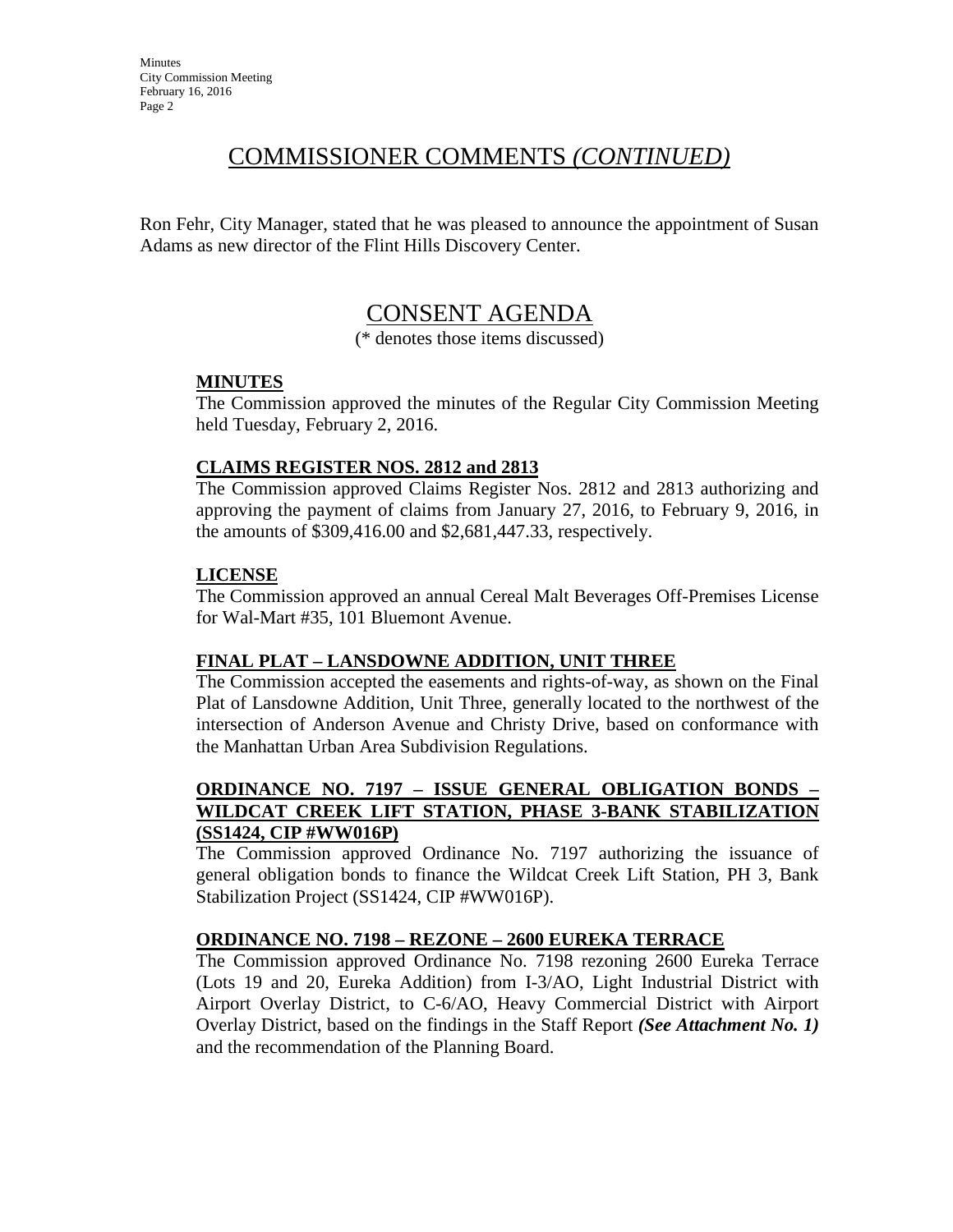#### **ORDINANCE NO. 7199 – LEVY SPECIAL ASSESSMENTS (GOB 2016-A)**

The Commission approved Ordinance No. 7199 levying special assessments against the benefiting properties in the following 17 public improvement districts: *Congressional Addition – Sanitary Sewer (SS1309), Street (ST1311), and Water (WA1310); Grand Vista Addition, Unit Three – Sanitary Sewer (SS1304), Street (ST1304), and Water (WA1304); Highland Meadows Addition, Unit Seven – Sanitary Sewer (SS1303), Street (ST1303), and Water (WA1303); K-State Research Park, Phase II – Sanitary Sewer (SS1310), Street (ST1312), and Water (WA1311); Lee Mill Heights Addition, Unit Four and Unit Five - Sanitary Sewer (SS1313), Street (ST1317), and Water (WA1315); and Scenic Meadows Addition, Unit Three, Phase Two – Stormwater (SM1303) and Street (ST1006).* 

#### **RESOLUTION NO. 021616-A – ISSUE – TEMPORARY NOTE SERIES 2016-01**

The Commission approved accepting the best bid for selling the notes from Hutchinson, Shockey, Erley & Co., of Chicago, Illinois; and approved Resolution No. 021616-A issuing Temporary Note Series No. 2016-01 in the amount of \$2,495,000.00 to finance: *Lee Mill Heights, Unit Ten – Sanitary Sewer (SS1512), Street (ST1509), Water (WA1512), and; Stormwater (SM1513); Airport Road Improvements – Street (ST1408) and Stormwater (SM1403); General Aviation/Fixed Base Operator Improvements – Street (AP1401) and Stormwater (SM1408); and Poyntz Pump Station Inlet RCB Extension – Stormwater (SM1309).*

## **RESOLUTION NO. 021616-B – TRANSFER IRB PROPERTY TO GTM – 1200 KRETSCHMER DRIVE**

The Commission approved Resolution No. 021616-B authorizing the Mayor and City Clerk to execute documents transferring title to and releasing the lease with Dreiling Real Estate, LLC, for the property located at 1200 Kretschmer Drive.

#### **RESOLUTION NO. 021616-C – AMENDED PETITION – GRAND MERE PARKWAY EXTENSION STREET IMPROVEMENTS (ST1411)**

The Commission found the amended petition sufficient, and approved Resolution No. 021616-C, rescinding Resolution No. 102114-C and finding the project advisable and authorizing construction for the Grand Mere Parkway Extension Street Improvements (ST1411).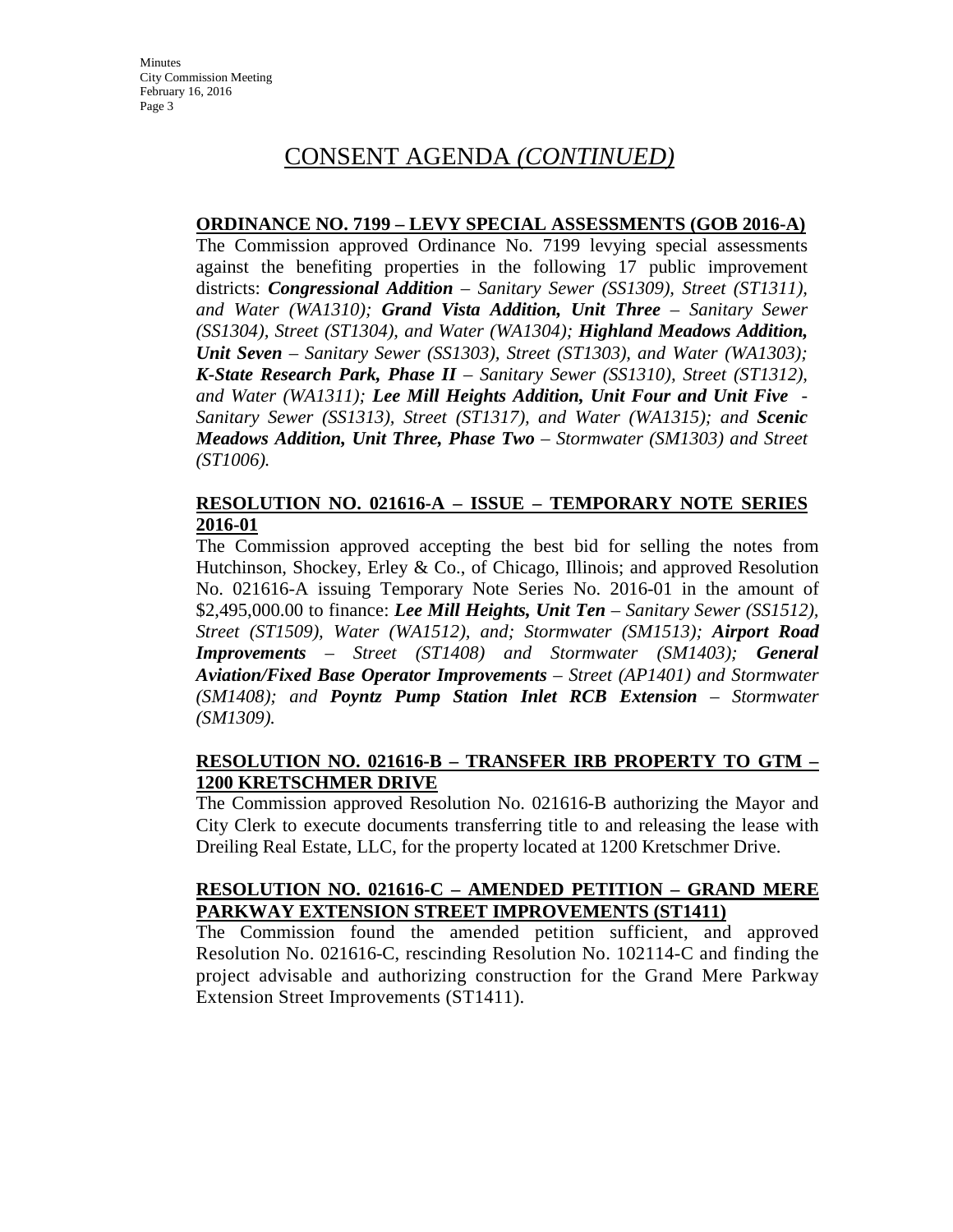## **REJECT BID – AIRPORT MILITARY ENTRANCE PROJECT (SM1407)**

The Commission accepted the Engineer's Opinion of Probable Cost in the amount of \$564,331.50; rejected the only bid in the amount of \$672,014.35 from Ebert Construction, of Wamego, Kansas; and authorized City Administration to rebid the Airport Military Entrance Project (SM1407) at a later date.

#### **AWARD CONTRACT – BALTUSROL ADDITION – SANITARY SEWER (SS1514), WATER (WA1516), AND STREET (ST1514) IMPROVEMENTS**

The Commission accepted the Engineer's Opinion of Probable Cost in the amount of \$1,055,765.75; awarded a construction contract in the amount of \$837,497.85 to Bayer Construction, of Manhattan, Kansas; and authorized the Mayor and City Clerk to execute the construction contract for the Baltusrol Addition Sanitary Sewer (SS1514), Water (WA1516), and Street (ST1514) Improvements.

## **PURCHASE – UNIT 73 – PARKS DIVISION – ONE-TON FOUR-WHEEL DRIVE TRUCK WITH BED (CIP #CP166E)**

The Commission authorized City Administration to purchase a one-ton four-wheel drive truck with bed for the Parks Division (CIP #CP166E) in the amount of \$51,913.00 from Shawnee Mission Ford, of Shawnee, Kansas, to be paid from the General Fund, and to dispose of as excess property at a later date.

## **PURCHASE – UNIT 137 – PARKS DIVISION – ONE-TON FOUR-WHEEL DRIVE TRUCK WITH BED (CIP #CP046E)**

The Commission authorized City Administration to purchase a one-ton four-wheel drive truck with beds for the Parks Division (CIP #CP046E) in the amount of \$49,657.00 from Shawnee Mission Ford, of Shawnee, Kansas, to be paid from the General Fund, and to dispose of as excess property at a later date.

## **PURCHASE – UNIT #5 – ENGINEERING DIVISION – ¾-TON FOUR-WHEEL DRIVE CREW CAB PICKUP (CIP #EN070E)**

The Commission authorized City Administration to purchase, utilizing State vehicle bids, a ¾-ton four-wheel drive crew cab pickup for the Engineering Division (Unit #5, CIP #EN070E), in the amount of \$27,472.11 from Shawnee Mission Ford, of Shawnee, Kansas, to be paid from the General Fund, and to dispose of as excess property once the replacement vehicle is received.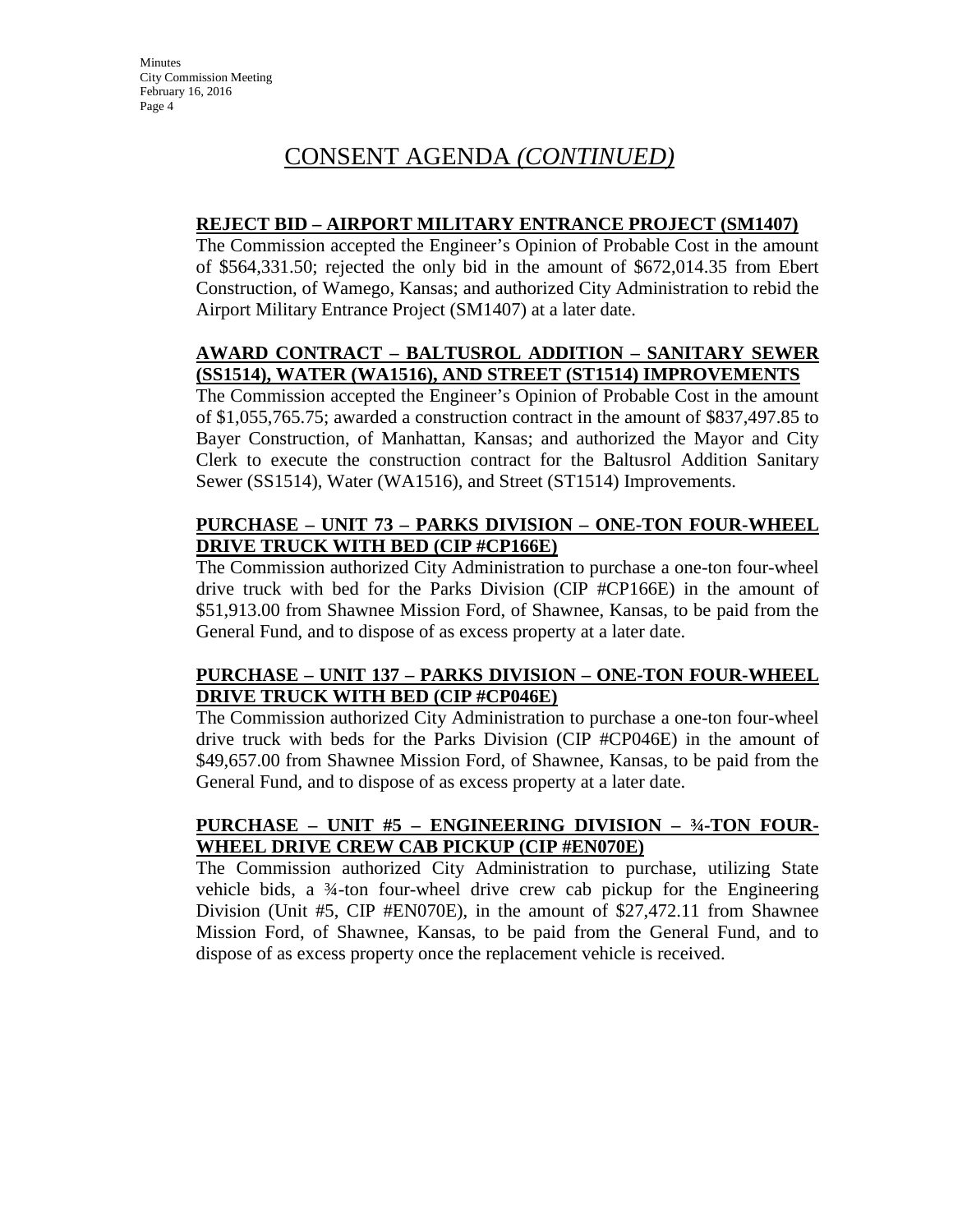## **PURCHASE – UNIT #6 – ENGINEERING DIVISION – 1/2-TON EXTENDED CAB PICKUP (CIP #EN057E)**

The Commission authorized City Administration to purchase, utilizing State vehicle bids, a  $\frac{1}{2}$ -ton extended cab pickup for the Engineering Division (Unit #6, CIP #EN057E), in the amount of \$19,323.00 from Shawnee Mission Ford, of Shawnee, Kansas, to be paid from the General Fund, and to dispose of as excess property once the replacement vehicle is received.

### **PURCHASE – UNIT #59 – WASTEWATER DIVISION – 1/2-TON PICKUP (CIP #WW116E)**

The Commission authorized City Administration to purchase, utilizing State vehicle bids, a ½-ton pickup for the Wastewater Division (Unit #59, CIP #WW116E), in the amount of \$18,530.00 from Shawnee Mission Ford, of Shawnee, Kansas, to be paid from the Wastewater Fund, and to dispose of as excess property once the replacement vehicle is received.

## **PURCHASE – UNIT #295 – STORMWATER DIVISION – 1/2-TON EXTENDED CAB PICKUP (CIP #SW074E)**

The Commission authorized City Administration to purchase, utilizing State vehicle bids, a ½-ton extended cab pickup for the Stormwater Division (Unit #295, CIP #SW074E) in the amount of \$19,873.00 from Shawnee Mission Ford, of Shawnee, Kansas, to be paid 25% from the General Fund, 25% from the Stormwater Fund, 25% from the Wastewater Fund, and 25% from the Water Fund.

## **PURCHASE – UNIT #4 – ENGINEERING DIVISION – COMPACT SUV (CIP #EN058E)**

The Commission authorized City Administration to purchase a compact SUV for the Engineering Division (Unit #4, CIP #EN058E) in the amount of \$21,777.00 from Davis Moore Auto, of Wichita, Kansas, to be paid from the General Fund, and to dispose of as excess property once the replacement vehicle is received.

## **BOARD APPOINTMENTS**

The Commission approved appointments by Mayor McCulloh to various boards and committees of the City.

## *Aggieville Business Improvement District Advisory Board*

Appointment of Scott Bauer, 1811 Browning Avenue, to a three-year term. Mr. Bauer's term begins immediately, and will expire December 31, 2018.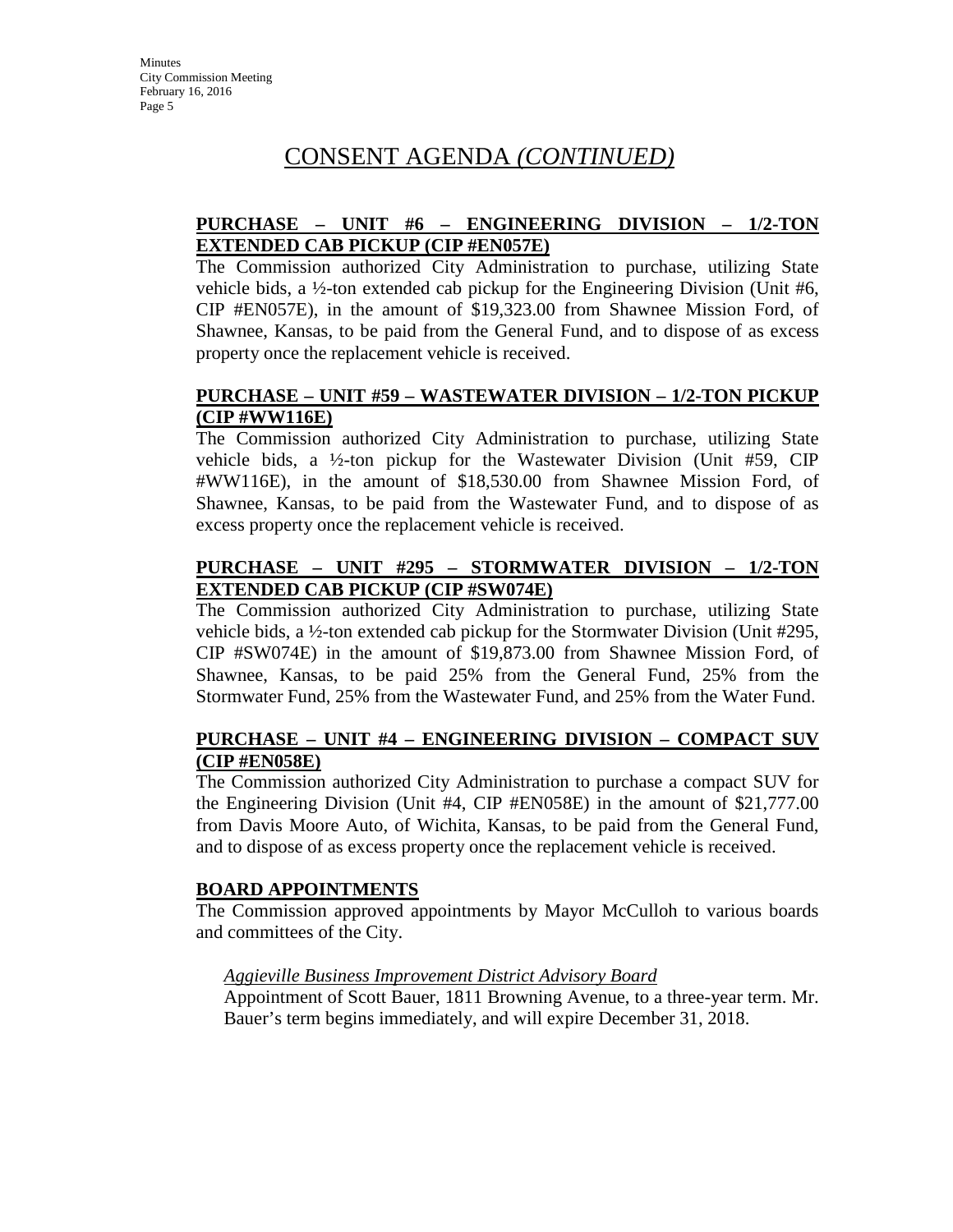## **BOARD APPOINTMENTS** *(CONTINUED)*

#### *Arts and Humanities Advisory Board*

Appointment of Wayne Goins, 544 Oakdale Drive, to a three-year term. Mr. Goins' term will begin April 1, 2016, and will expire March 31, 2019.

*Downtown Business Improvement District Advisory Board*

Appointment of Joe Stock, 411 Edgerton Avenue, to a two-year term. Mr. Stock's term begins immediately, and will expire December 31, 2017.

#### *Housing Authority Board of Commissioners*

Re-appointment of Janis Galitzer, 1504 Humboldt Street, to a four-year term. Ms. Galitzer's term will begin March 4, 2016, and will expire March 3, 2020.

#### *Municipal Audit Committee*

Re-appointment of Jane Bloodgood, 3100 Willowood Circle, to a three-year Citizen At-Large term. Ms. Bloodgood's term will begin April 1, 2016, and will expire March 31, 2019.

Commissioner Reddi moved to approve the consent agenda. Commissioner Dodson seconded the motion. On a roll call vote, motion carried 5-0.

# GENERAL AGENDA

## **AGREEMENTS - CONSULTANT - PARKS AND RECREATION FACILITY FEASIBILITY STUDY**

Eddie Eastes, Director of Parks and Recreation, presented an overview of the item. He highlighted the scope of the project with Bruce McMillan Architects, AIA; discussed the project timeline; and provided information on the appointment process for the steering committee. He then responded to questions from the Commission regarding the size and scope of the steering committee, discussed the feasibility study needed to evaluate Douglass Park as a potential indoor recreation center site, and stated that a Joint Work Session with the City Commission and the Parks and Recreation Advisory Board would be scheduled for Tuesday, April 26, 2016.

After comments and questions from the Commission, Eddie Eastes, Director of Parks and Recreation, responded to questions from the Commission regarding the steering committee and the process. He stated that a professional study is critical to understanding capital costs and operational costs, especially for the indoor facilities component.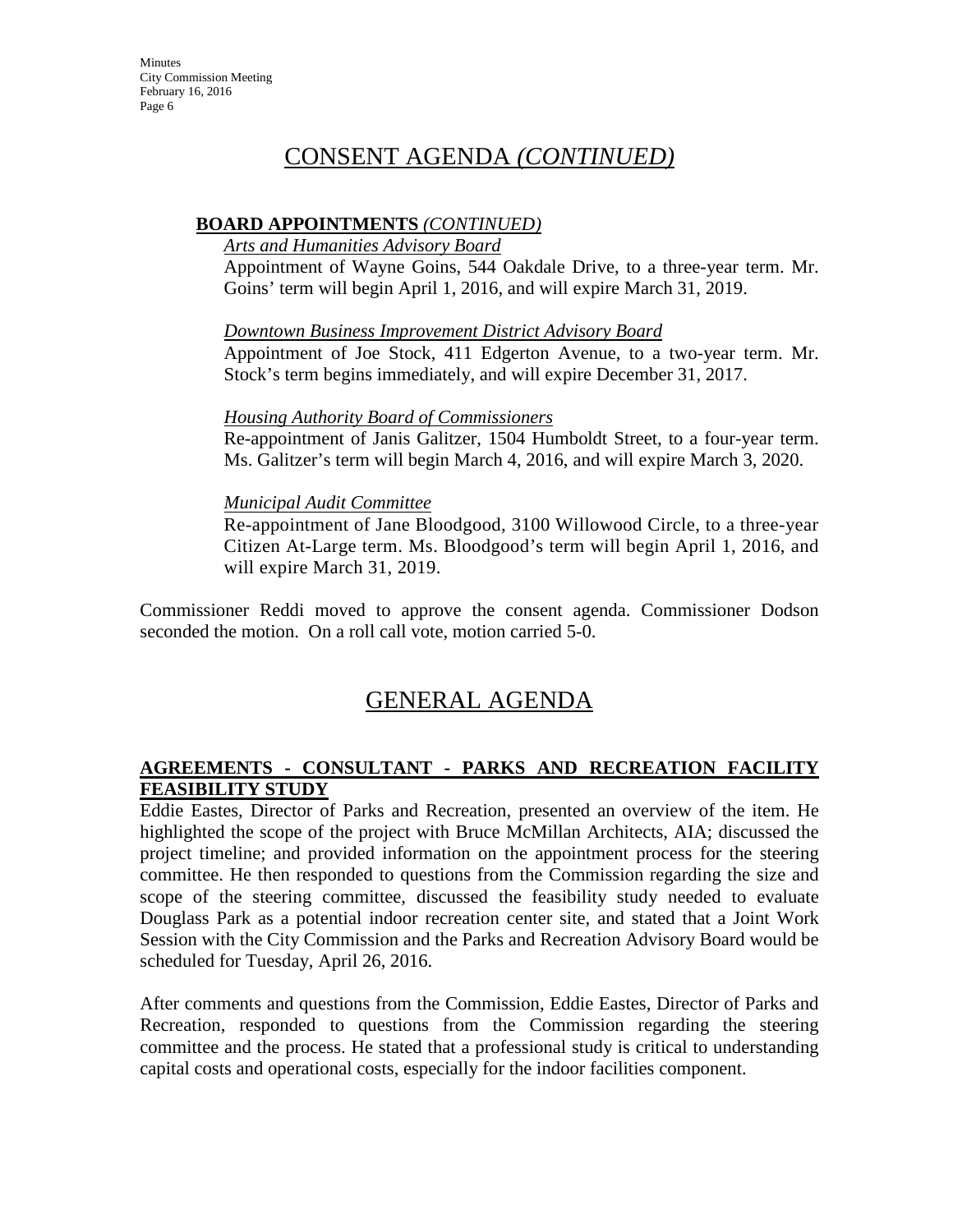## **AGREEMENTS - CONSULTANT - PARKS AND RECREATION FACILITY FEASIBILITY STUDY** *(CONTINUED)*

Ron Fehr, City Manager, informed the Commission that the City would seek federal funds for a potential Douglass Community Center project. He stated there will need to be a lot of information gathered to demonstrate why the Community Center is needed for that neighborhood.

Eddie Eastes, Director of Parks and Recreation, provided additional information on the item and the evaluation of operational costs. He stressed the importance to develop private and public partnerships.

After comments and suggestions were expressed by the Commission, Bruce McMillan, Bruce McMillan Architects, AIA, thanked the Commission for the opportunity and consideration of the proposal. He highlighted additional professional firms that have been identified to bring their unique expertise into the engagement process.

Eddie Eastes, Director of Parks and Recreation, provided additional information on the item and responded to questions from the Commission regarding the Unified School District (USD) 383 Board of Education and the need to create strong partnerships with both the public and private sectors.

Mayor McCulloh opened the public comments.

Joe Knopp, 620 Humboldt Street, informed the Commission that it seems backward to talk with USD 383 school district tomorrow and a bit presumptuous to commit to the feasibility study tonight. He voiced concern with the initial costs and ongoing operational and programming costs, and the additional staffing expenses to operate new facilities. He encouraged the Commission to utilize existing facilities and gyms in the community that are already owned by the City and the school district.

Ron Fehr, City Manager, responded to questions from the Commission. He stated that the costs for the feasibility study would come out of the Parks and Recreation Fund.

Eddie Eastes, Director of Parks and Recreation, provided additional information on the item and the timeline of the feasibility study. He responded to additional questions from the Commission and stated that this is a phased approach and that additional information and findings in the feasibility study will be brought before the City Commission and the Parks and Recreation Advisory Board at a Joint Work Session on April 26, 2016.

Joe Knopp, 620 Humboldt Street, informed the Commission that working with the school district will be very important and reiterated his concern in spending money on a feasibility study.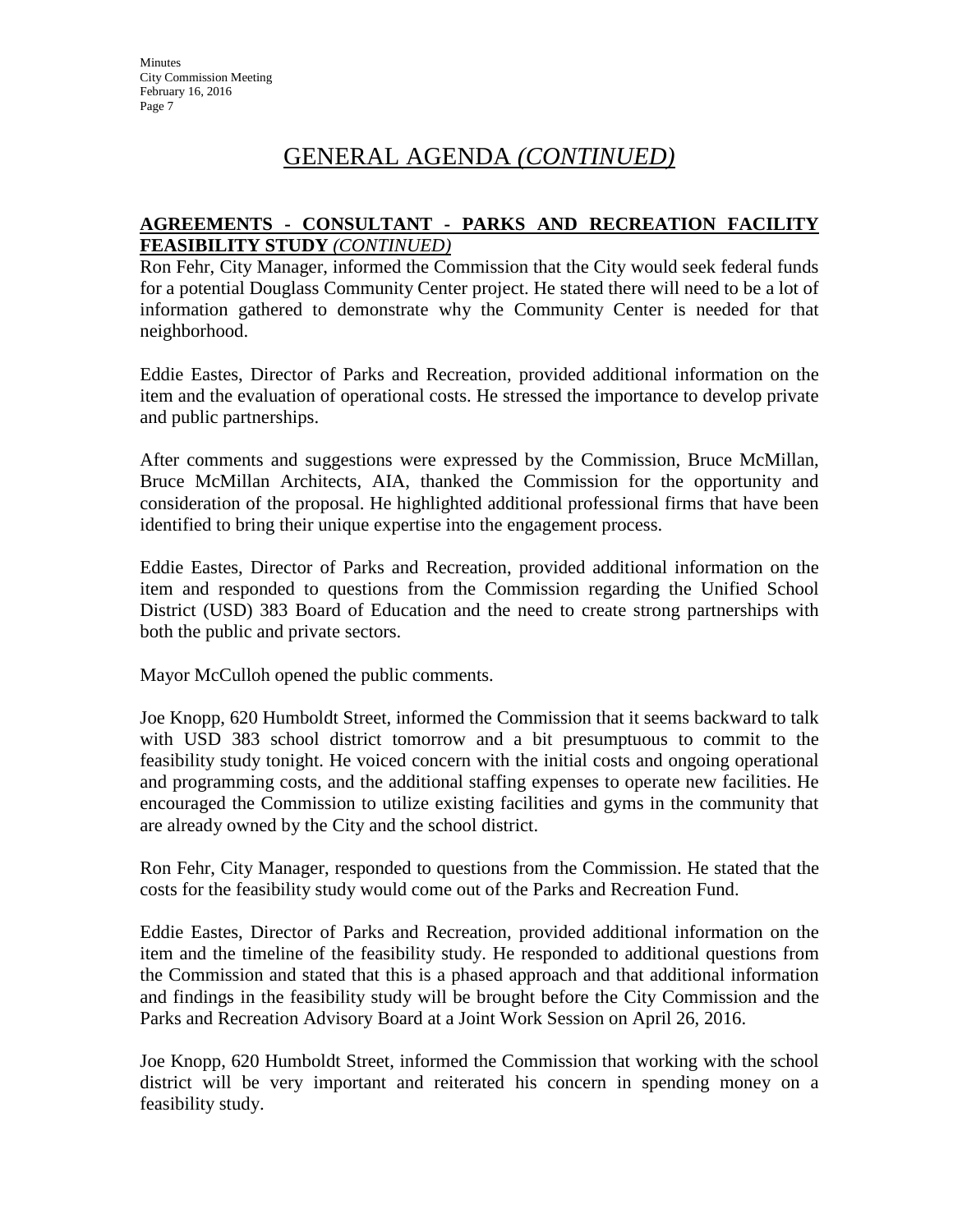### **AGREEMENTS - CONSULTANT - PARKS AND RECREATION FACILITY FEASIBILITY STUDY** *(CONTINUED)*

Hearing no other comments, Mayor McCulloh closed the public comments.

After additional comments and discussion of the Commission, Commissioner Reddi moved to authorize City Administration to finalize and the Mayor and City Clerk to execute an agreement in an amount not to exceed \$126,055.00 with Bruce McMillan Architects, AIA, P.A., of Manhattan, Kansas, for the Parks and Recreation Facility Feasibility Study and a separate agreement in an amount not to exceed \$34,955.00 for the Douglass Park Southeast Neighborhood Recreation Center Feasibility Study, and appoint Steering Committee members *(See Attachment No. 2)* to work with Bruce McMillan Architects AIA, P.A. Commissioner Dodson seconded the motion. On a roll call vote, motion carried 5-0.

## **FIRST READING - FINAL DEVELOPMENT PLAN - LOT 2, HERITAGE SQUARE SOUTH, UNIT FOUR, COMMERCIAL PLANNED UNIT DEVELOPMENT (HYPERSPACE)**

Eric Cattell, Assistant Director for Planning, presented an overview of the item. He then responded to questions from the Commission regarding traffic speeds on US-24 Highway and access points.

Mayor McCulloh opened the public comments.

Hearing no comments, Mayor McCulloh closed the public comments.

After discussion, Commissioner Butler moved to approve first reading of an ordinance amending Ordinance Nos. 6607, 7062, and 7139 and the Preliminary Development Plan for Lot 2, Heritage Square South Unit Four, Commercial Planned Unit Development, generally located southeast of the intersection of South Port Drive and US-24 Highway, to be known as the Final Development Plan Lot 2, Heritage Square South, Unit Four, Commercial Planned Unit Development, based on the findings in the Staff Report *(See Attachment No. 3)*. Commissioner Morse seconded the motion. On a roll call vote, motion carried 5-0.

#### **FIRST READINGS - AMEND MANHATTAN ZONING REGULATIONS and AMEND PENNYS CONCRETE PUD - TRI-VISION OFF-PREMISE ADVERTISING SIGNS**

Eric Cattell, Assistant Director for Planning, presented background information and an overview of the item. He highlighted the proposed text amendment to the Manhattan Zoning Regulations and the recommendation of approval from the Manhattan Urban Area Planning Board regarding the item.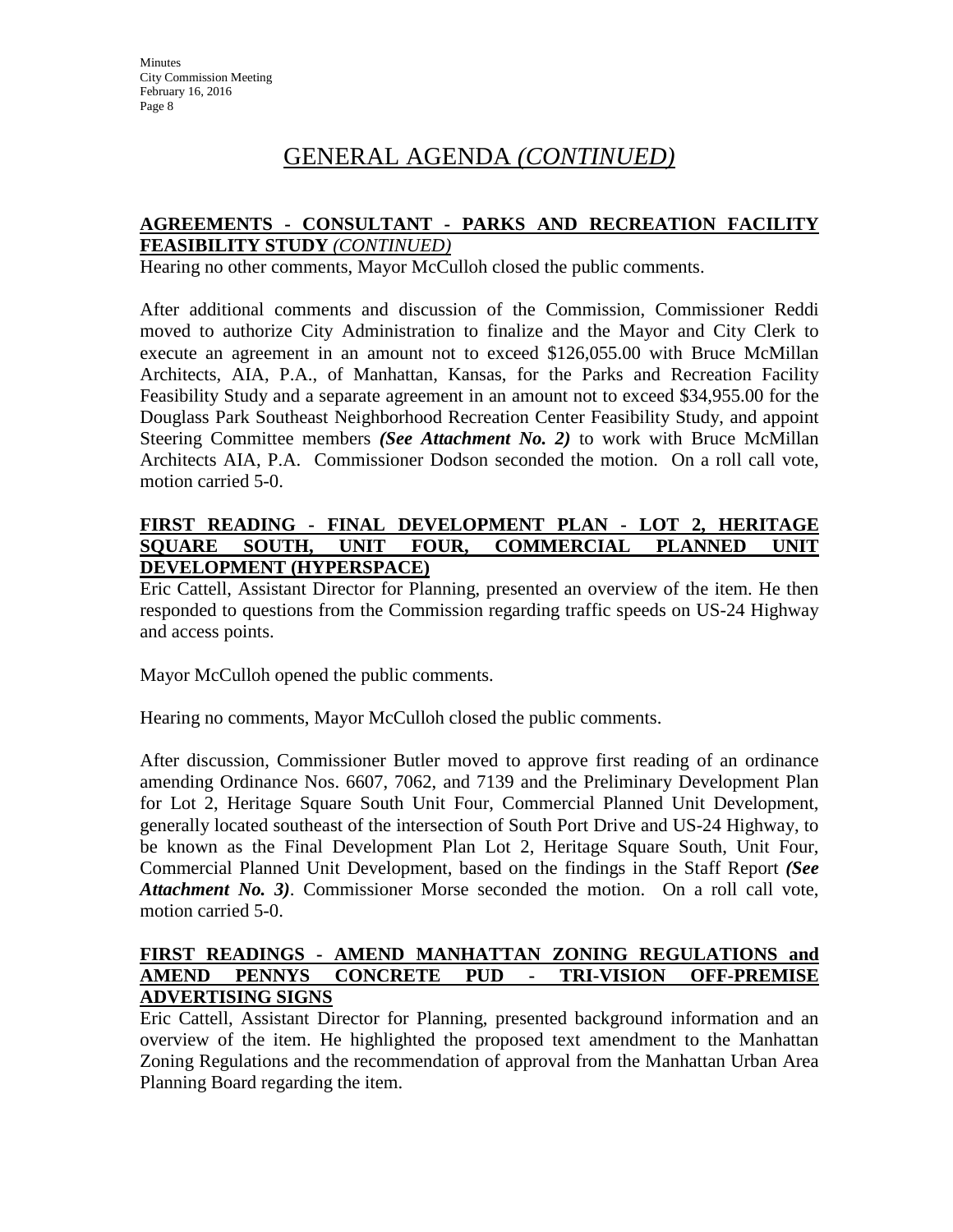#### **FIRST READINGS - AMEND MANHATTAN ZONING REGULATIONS and AMEND PENNYS CONCRETE PUD - TRI-VISION OFF-PREMISE ADVERTISING SIGNS** *(CONTINUED)*

Commissioner Dodson voiced his displeasure with the item. He stated the City spent a long time on the sign ordinance regulations, which do not allow for this sign. He provided additional background information, highlighted the initial position of City staff, and stated that everyone was fully aware of the requirements in advance.

Commissioner Reddi said that she agreed with Commissioner Dodson. She stated that the adopted signage regulations are not that difficult to follow and was disappointed in the method pursued to get to where we are today.

Commissioner Morse asked for further clarification about the sign regulations.

Ron Fehr, City Manager, provided clarification on the signage regulations and the provision to grandfather specific signs for a certain number of years.

Eric Cattell, Assistant Director for Planning, stated that the grandfather provision called for a period of five years in the new signage regulations. He provided additional information on the item and responded to questions from the Commission regarding the size of the sign that was constructed and the sign permitting process.

Commissioner Butler stated that he did not want to change the sign regulations because that opens the door for more tri-vision signs. He said this appears to be an oversight and he hated to see people in business getting tripped up by regulations because they did not do their due diligence; however, he stated the sign does not conform.

Mayor McCulloh opened the public comments.

Bart Thomas, Thomas Outdoor Advertising, Inc., informed the Commission that their company lost 29 structures and 56 clients with the new roadway. He stated they looked through the ordinances to see if it was outlawed and stated that it was not in there at all. He said the bordering trim made the sign too large and the actual advertising facing is within the parameters. He stated that it was not a blatant thing that we went out of our way to make a sign a lot larger than what the law had on the books. He also informed the Commission that there are two tri-vision signs further east on the south side of K-18 on the properties in rural Riley County. He stated that they made a mistake and asked the Commission to allow this sign.

Ron Fehr, City Manager, responded to questions from the Commission regarding the process to grant an exception and allow a change to the ordinance.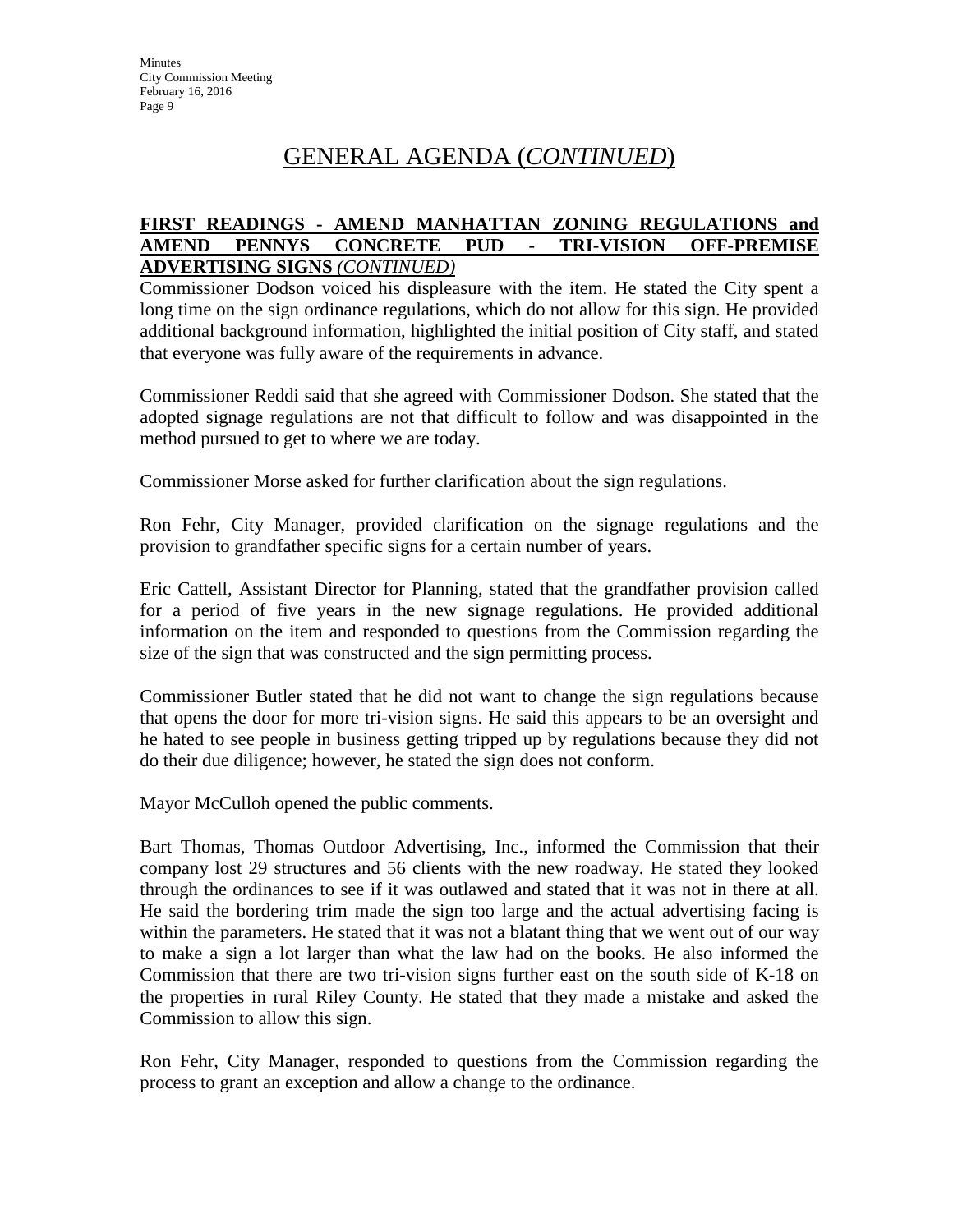#### **FIRST READINGS - AMEND MANHATTAN ZONING REGULATIONS and AMEND PENNYS CONCRETE PUD - TRI-VISION OFF-PREMISE ADVERTISING SIGNS** *(CONTINUED)*

Mayor McCulloh stated her concern is with the significant amount of time spent with the sign ordinance and that she did not want to start changing the ordinance to fit varying possibilities.

Eric Cattell, Assistant Director for Planning, responded to additional questions from the Commission regarding the sign regulations.

Bart Thomas, Thomas Outdoor Advertising, Inc., informed the Commission that when the new sign ordinance was written, he was not in favor of digital billboards. He provided additional information on digital signs and asked the Commission to look favorably on making an amendment to the sign regulations for the requested item.

Blaine Thomas, Thomas Outdoor Advertising, Inc., informed the Commission that with all the different rules, there is bound to be an oversight. He provided additional information on their outdoor advertising business and the customers they serve. He asked that the Commission consider opportunities to come to terms with the amendment or consider a grandfathering initiative.

Hearing no other comments, Mayor McCulloh closed the public comments.

Mayor McCulloh informed the Commission that to override the Manhattan Urban Area Planning Board requires four affirmative votes. She provided additional information and suggested the item be further evaluated and tabled.

## **FIRST READING - AMEND MANHATTAN ZONING REGULATIONS - ALLOW TRI-VISION OFF-PREMISE ADVERTISING SIGNS**

After additional discussion and comments from the Commission, Commissioner Butler moved to table the Tri-Vision signs agenda item until City staff can gather further information and recommendations. Commissioner Morse seconded the motion. On a roll call vote, motion carried 5-0.

## **FIRST READING - ANNEX AND REZONE - THE HARTFORD**

Eric Cattell, Assistant Director for Planning, presented an overview of the item. He then responded to questions from the Commission regarding noise notifications on the plat.

Rob Ott, Director of Public Works, responded to questions from the Commission regarding the site map.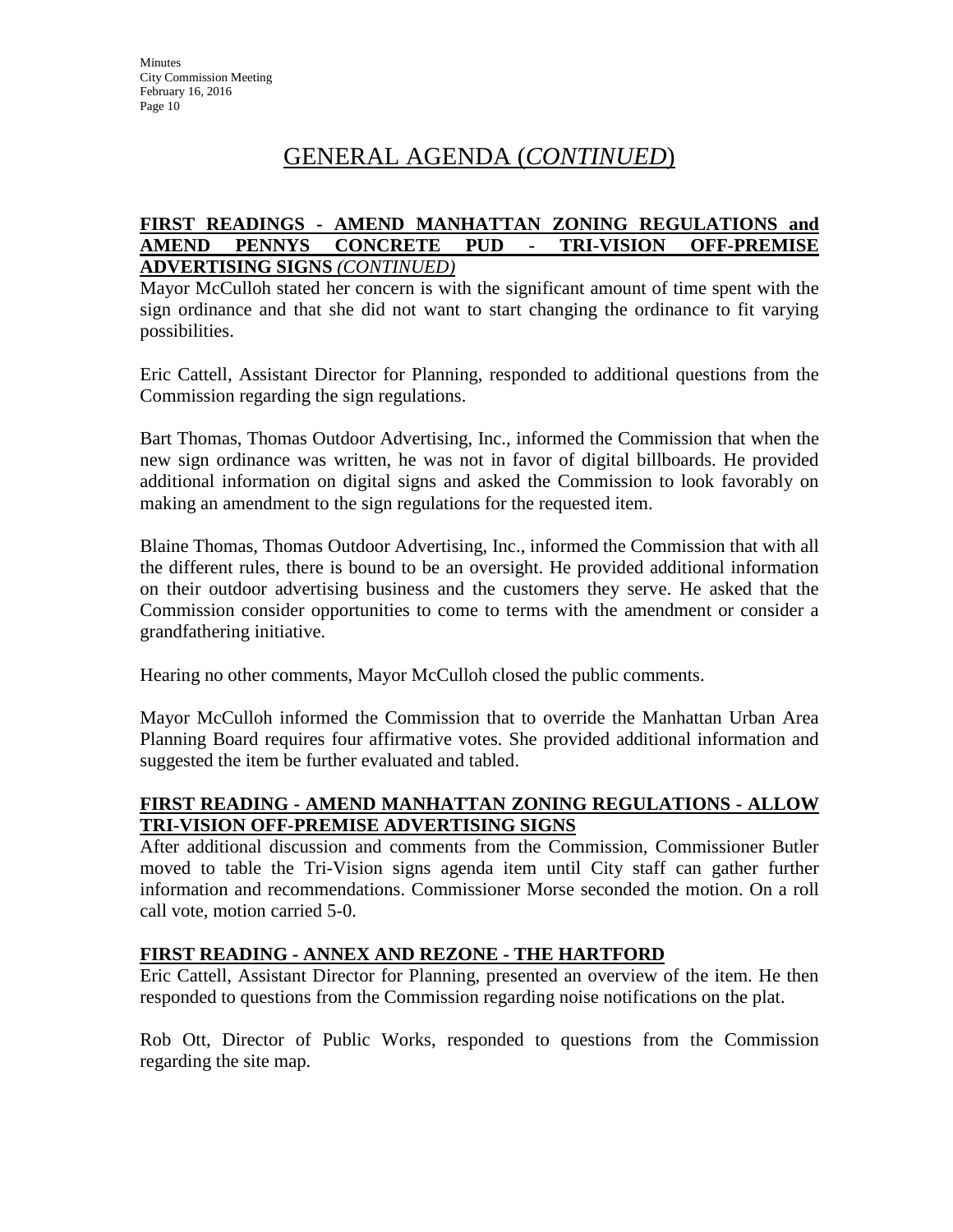## **GENERAL AGENDA (CONTINUED)**

#### FIRST READING - ANNEX AND REZONE - THE HARTFORD (CONTINUED)

Eric Cattell, Assistant Director for Planning, provided additional information regarding noise notifications for Fort Riley and the Manhattan Regional Airport on notes for final and preliminary plats. He then responded to questions from the Commission regarding a desire to change the subdivision regulations to make it mandatory for noise notifications.

Mayor McCulloh opened the public comments.

Wanda McVey, 1419 Hartford Road, voiced her concern with the name Hartford Hill and the confusion with those living on Hartford Road.

Hearing no other comments, Mayor McCulloh closed the public comments.

After discussion and comments from the Commission, Commissioner Dodson moved to approve first reading of an ordinance annexing The Hartford, an approximate 25.7 acre tract of land generally located 1,300 feet north of Grand Mere Parkway and Colbert Hills Drive, on the west side of the future extension of Grand Mere Parkway, based on conformance with the Manhattan Urban Area Comprehensive Plan, the Growth Vision, and the Capital Improvements Program; and approve first reading of an ordinance rezoning The Hartford from County AG, General Agriculture District, to R-1, Single-Family Residential District, and R-3, Multiple-Family Residential District, based on the findings in the Staff Report (See Attachment No. 4) and the recommendation of the Planning Board. Commissioner Butler seconded the motion. On a roll call vote, motion carried 5-0.

#### **ADJOURNMENT**

At 9:26 p.m., the Commission adjourned.

MMC, City Clerk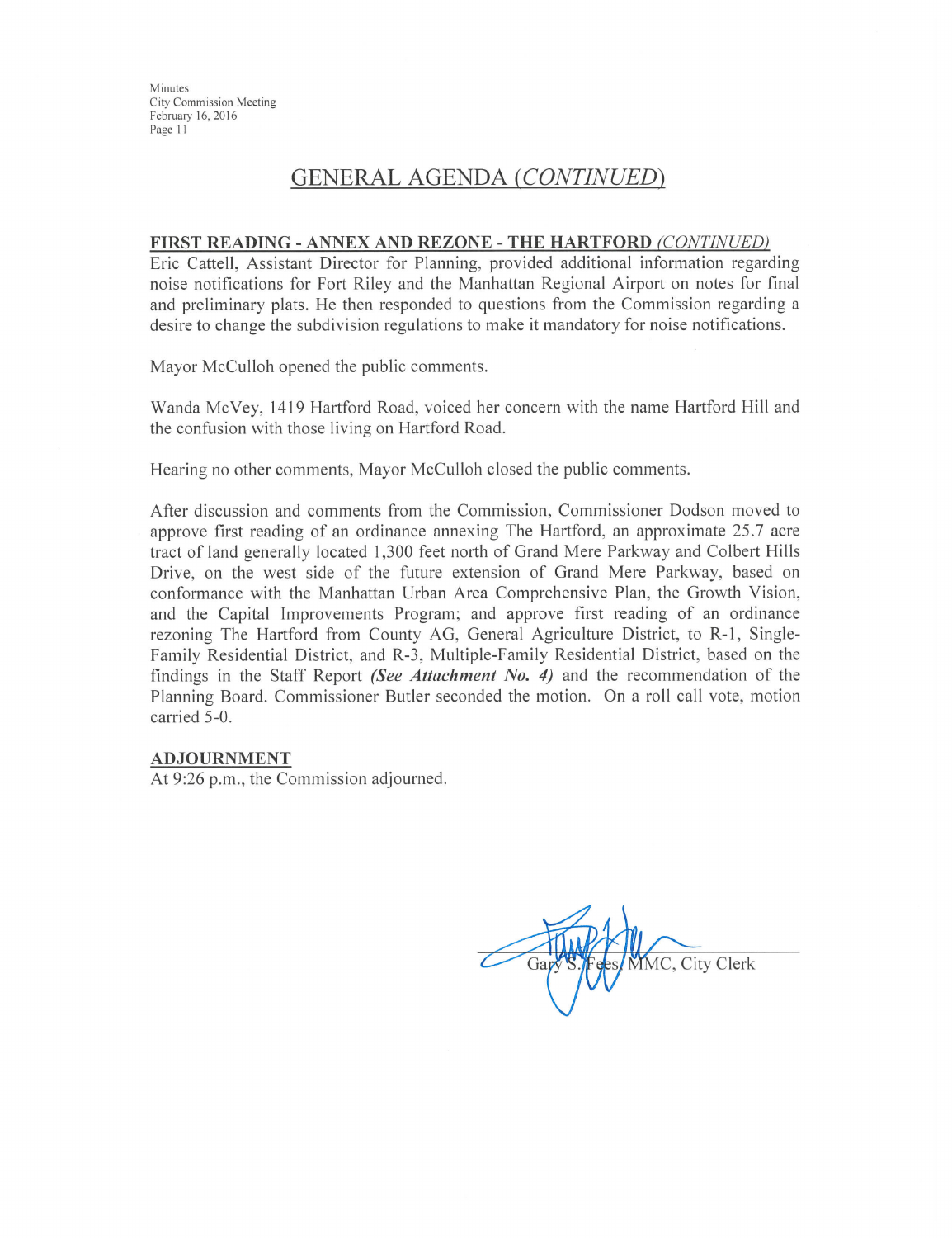#### **STAFF REPORT**

### **ON AN APPLICATION TO REZONE PROPERTY**

**FROM:** I-3, Light Industrial District with Airport Overlay District.

**TO:** C-6, Heavy Commercial District with Airport Overlay District.

**APPLICANT/OWNER:** William Butler

**ADDRESS:** 2600 Eureka Terrace, Manhattan, KS 66503.

**LOCATION:** Lot 19 & 20, Eureka Addition

**AREA:** 43,000 square feet (0.98 acres).

**DATE OF PUBLIC NOTICE PUBLICATION:** Monday, December 14, 2015.

**DATE OF PUBLIC HEARING: PLANNING BOARD:** Monday, January 4, 2016. **CITY COMMISSION:** Tuesday, January 19, 2016.

#### **THIRTEEN MATTERS TO BE CONSIDERED WHEN REZONING**

- **1. EXISTING USE:** The lot is developed with an approximately 8,100 square foot building and accessory off-street parking lot built in 2011. The lot is accessed by two (2) curb cuts located off of Eureka Terrace. The current use on the site is an auto detailing shop and associated services.
- **2. PHYSICAL AND ENVIRONMENTAL CHARACTERISTICS:** The site is a rectangular shaped lot at the corner of Eureka Terrace and Eureka Drive. The site is generally flat and is shown on the effective Flood Insurance Rate Map (FIRMs) panel number 0344G as being located in the AE, 1% Annual Chance Floodplain. When the site was developed in 2011, the area was mapped in the 0.2% Annual Chance Floodplain. All floodplain regulations were complied with at the time of build. The site is entirely within the Horizontal and Conical Zones of Manhattan's Regional Airport.

#### **3. SURROUNDING LAND USE AND ZONING:**

 **NORTH:** Flint Hills Job Corps, and agricultural fields; U/AO, University District with Airport Overlay, and Riley County G-1, General Agricultural District.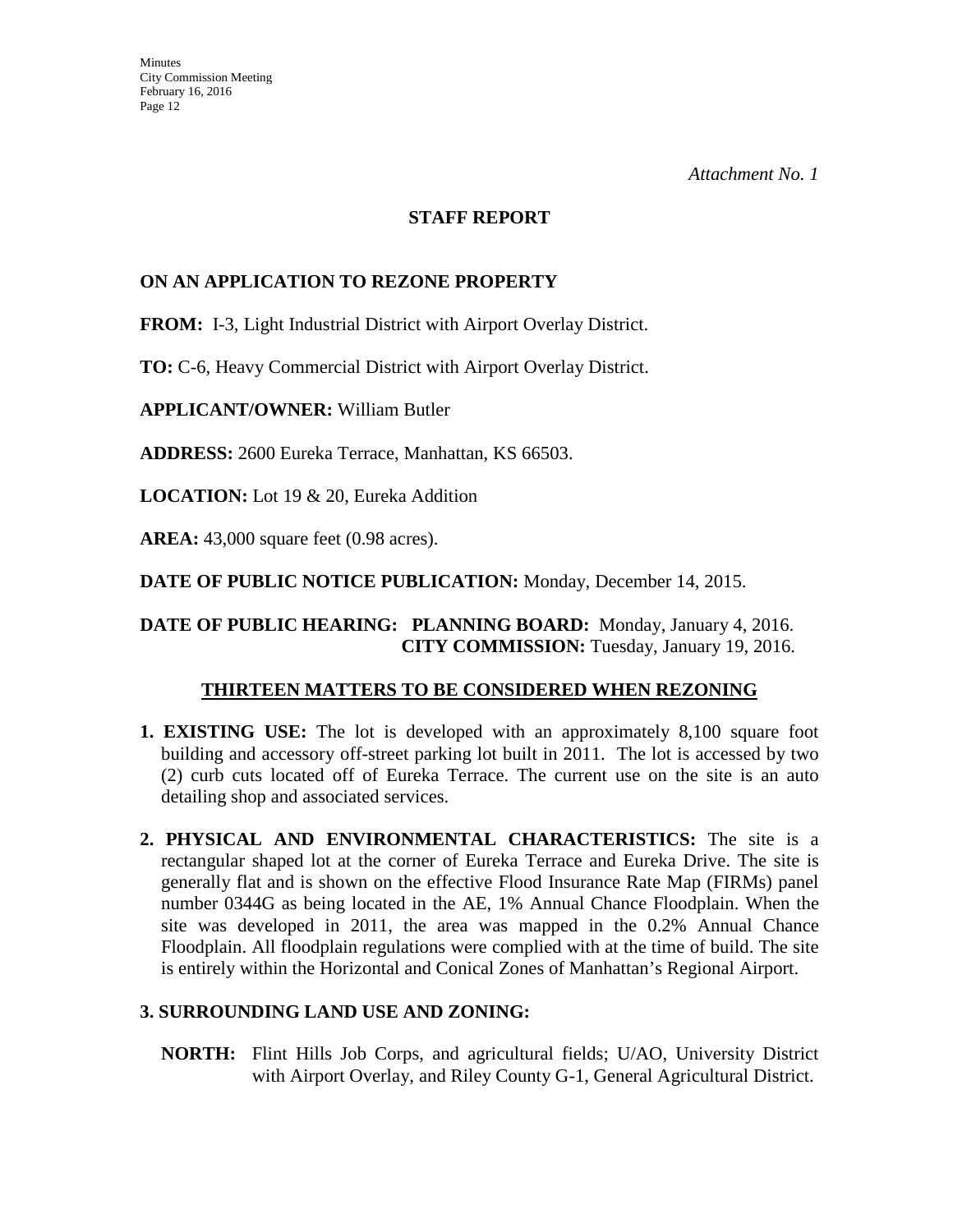- **SOUTH:** Undeveloped Light Industrial Lots, Penny's Concrete PUD, K-18 Highway; I-3/AO, Light Industrial District with Airport Overlay, PUD/AO.
- **EAST:** Star Lumber, Skyway Drive and K-18 Highway; C-6/AO, Heavy Commercial District with Airport Overlay, County AG, Agricultural District
- **WEST:** Self-Storage units, undeveloped light industrial lots, single-family residential; I-3/AO, Light Industrial District, I-2/AO, Industrial Park District with Airport Overlay, Riley County SF-1 District.
- **4. GENERAL NEIGHBORHOOD CHARACTER:** The character of the neighborhood in the Eureka and Penny's subdivisions is characterized by the batch plant and a developing light industrial/industrial park consisting of Star Lumber & Supply, a contractor's business, a self-storage site and auto related service. The property further north of Eureka Drive is the Flint Hills Job Corps Center and agricultural fields. The neighborhood to the immediate south and west of the site is undeveloped heavy commercial and industrial park lots and agricultural fields. To the southwest is the Manhattan Regional Airport. Residential neighborhoods are to the west of the Eureka Addition. The neighborhood to the east is the realigned K-18 Highway Corridor and Skyway Drive.
- **5. SUITABILITY OF SITE FOR USES UNDER CURRENT ZONING:** The site meets the minimum lot size and area requirements for the I-3, Light Industrial District with Airport Overlay District. The applicant has proposed Automobile Sales as a part of the current use on the site. The Automobile Sales use is not permitted in the I-3, Light Industrial District, thus the need for the proposed rezoning to C-6, Heavy Commercial District with Airport Overlay District.
- **6. COMPATIBILITY OF PROPOSED DISTRICT WITH NEARBY PROPERTIES AND EXTENT TO WHICH IT MAY HAVE DETRIMENTAL AFFECTS:** The proposed rezoning from I-3, Light Industrial District with Airport Overlay District to C-6, Heavy Commercial District with Airport Overlay District is compatible with the surrounding properties. The C-6 District is designed to provide for commercial uses which allow for the sale and/or service of heavy equipment or products. The lot immediately to the east of the site is zoned C-6 District. The current uses found in the C-6 District in the area are wholesale warehouse for construction materials associated with Star Lumber's builder & contractor lumberyard. The current and proposed uses are of auto-oriented services and are compatible with both the surrounding C-6 and I-3 Districts, since similar auto related uses are allowed in each district.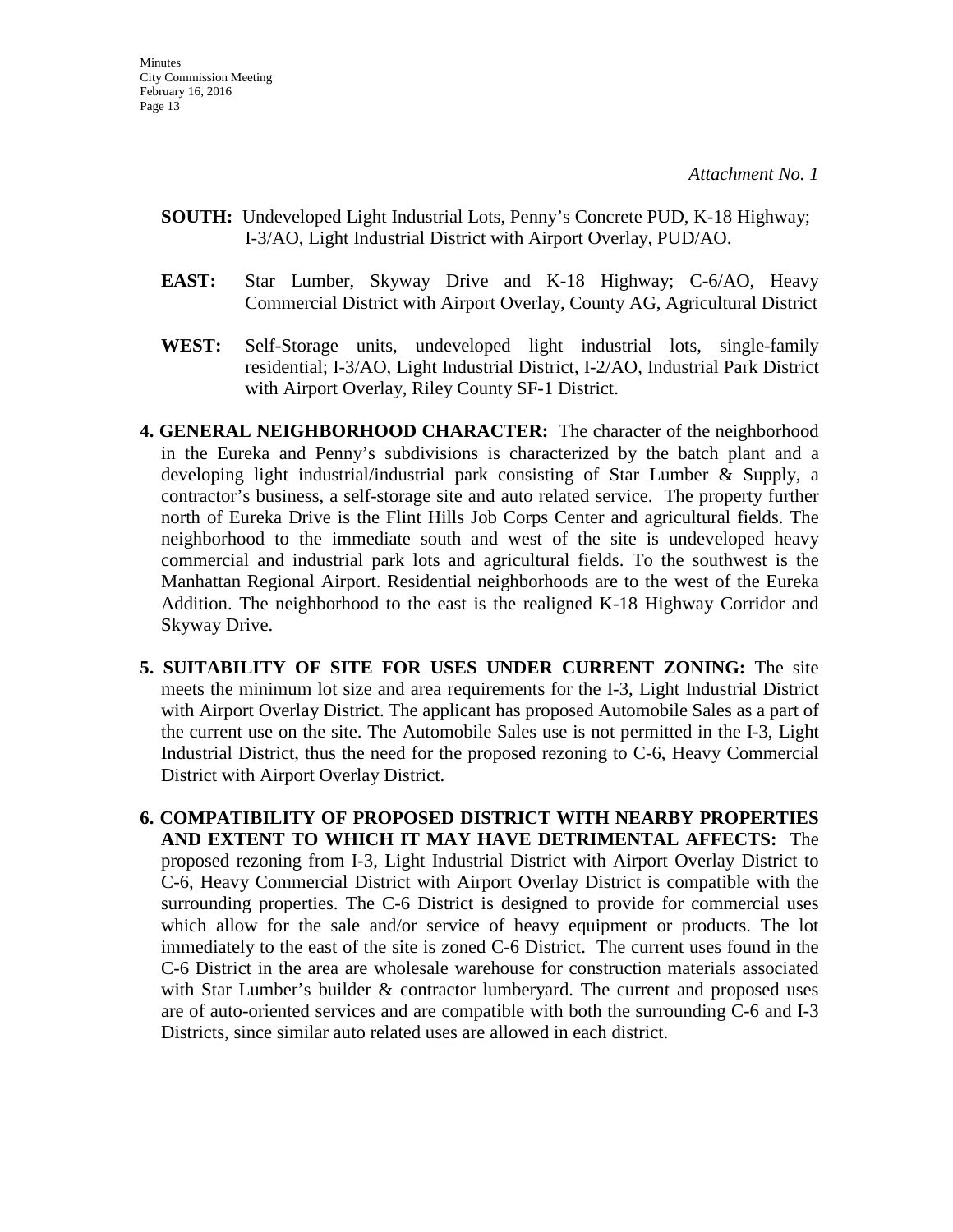**Minutes** City Commission Meeting February 16, 2016 Page 14

> The proposed rezoning should not result in any detrimental effects related to traffic, light or noise when compared to the permitted uses allowed in the I-3 District, which the site is currently zoned. The intent of the applicant is to utilize a small area of the lot for the sale of automobiles; however, any of the permitted or conditional uses of the C-6 District would be allowed. Since the C-6 District is predominantly designed to provide for the sale of automobiles and other heavy equipment or products, the proposed district is compatible with the surrounding properties.

**7. CONFORMANCE WITH COMPREHENSIVE PLAN:** The site is shown on the future land use map in the southwest planning area as Industrial (IND). In addition, the Future Land Use Map identifies the area to the northeast of the subject site as a future Community Commercial Center node. It is reasonable to assume that a high concentration of commercial activities will be greater near the intersection of Fort Riley Boulevard Off-Ramp and Scenic Drive and transition to less concentrated commercial environments farther away from the commercial node.

The IND policies are set out below in *italics* and *bold italics.*

## *INDUSTRIAL (IND)*

## *I 1: Characteristics*

*The Industrial designation is intended to provide locations for light and heavy manufacturing, warehousing and distribution, indoor and screened outdoor storage, and a wide range of other industrial services and operations. Typically, heavy industrial uses involve more intensive work processes, and may involve manufacturing or basic resource handling and/or extraction. Design controls within an Industrial area are not as extensive as in the Office/Research Park category and a broader range of uses is permitted.* 

## *I 2: Location*

*Because of their potential environmental impacts, Industrial uses should generally be located away from population centers or must be adequately buffered. Traffic generated by industrial uses should not pass through residential areas. Sites should have access to one or more major arterials or highways capable of handling heavy truck traffic. Railroad access is also beneficial to certain types of heavy industrial uses. Light industrial uses can typically be located in areas that also contain some highwayoriented commercial uses, and might benefit from close proximity and better access to their local customer base.*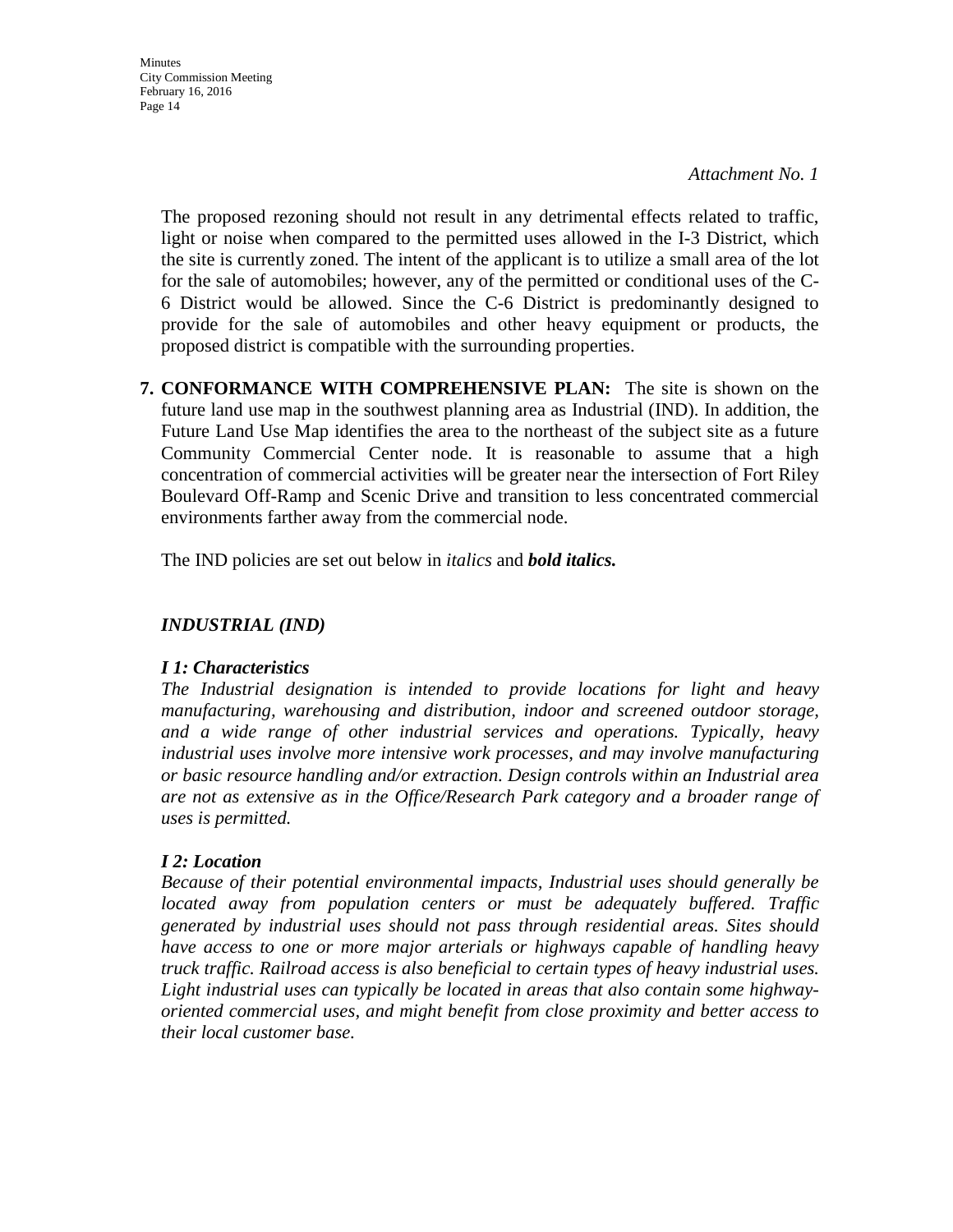## *I 3: Screening*

*Storage, loading and work operations should be screened from view along all industrial area boundaries (when adjacent to non-industrial uses) and along all public streets.*

The IND policies provide for secondary service commercial land uses to serve employees and residents of the immediate area. The area to the east of the subject site along Skyway Drive and K18 Highway is identified for future Community Commercial Land Uses associated with the Community Commercial Center node. It is reasonable to allow for small areas of secondary service commercial within the Eureka Addition, due to its proximity to a high concentration of future commercial activity.

The proposed C-6 District is in general conformance to the Comprehensive Plan.

#### **8. ZONING HISTORY AND LENGTH OF TIME VACANT AS ZONED:**

- February 6, 2006: Manhattan Urban Area Planning Board considers annexation of the 53-acre site and conducts the public hearings on the proposed rezoning of three tracts of land from County G-1, General Agricultural District, and N-1, Airport Noise Hazard District, to I-2, Industrial Park District; C-6, Heavy Commercial District; and I-3, Light Industrial District, all with AO, Airport Overlay District. The Planning Board recommends approval of the annexation on a vote of 5-1; and recommended approval of the rezoning of three tracts of land on a vote of 5-1. The Board tabled the Preliminary Plat to the February 23, 2006, Planning Board meeting, on a vote of 6-0.
- February 21, 2006 City Commission, on a vote of 5-0, approves Resolution No 022106-A, requesting that the Board of Riley County Commissioners make positive findings regarding the island annexation of the proposed Eureka Addition.
- February 23, 2006 Manhattan Urban Area Planning Board approves Preliminary Plat 6-0, with three conditions.
- March 16, 2006 Board of Riley County Commissioners considers island annexation request, as per K.S.A. 12-520c and tables for additional information.
- March 30, 2006 Board of Riley County Commissioners continues consideration of island annexation request, as per K.S.A. 12- 520c, and approves Resolution No. 03006-13, finding that the annexation will not hinder development or prevent proper growth.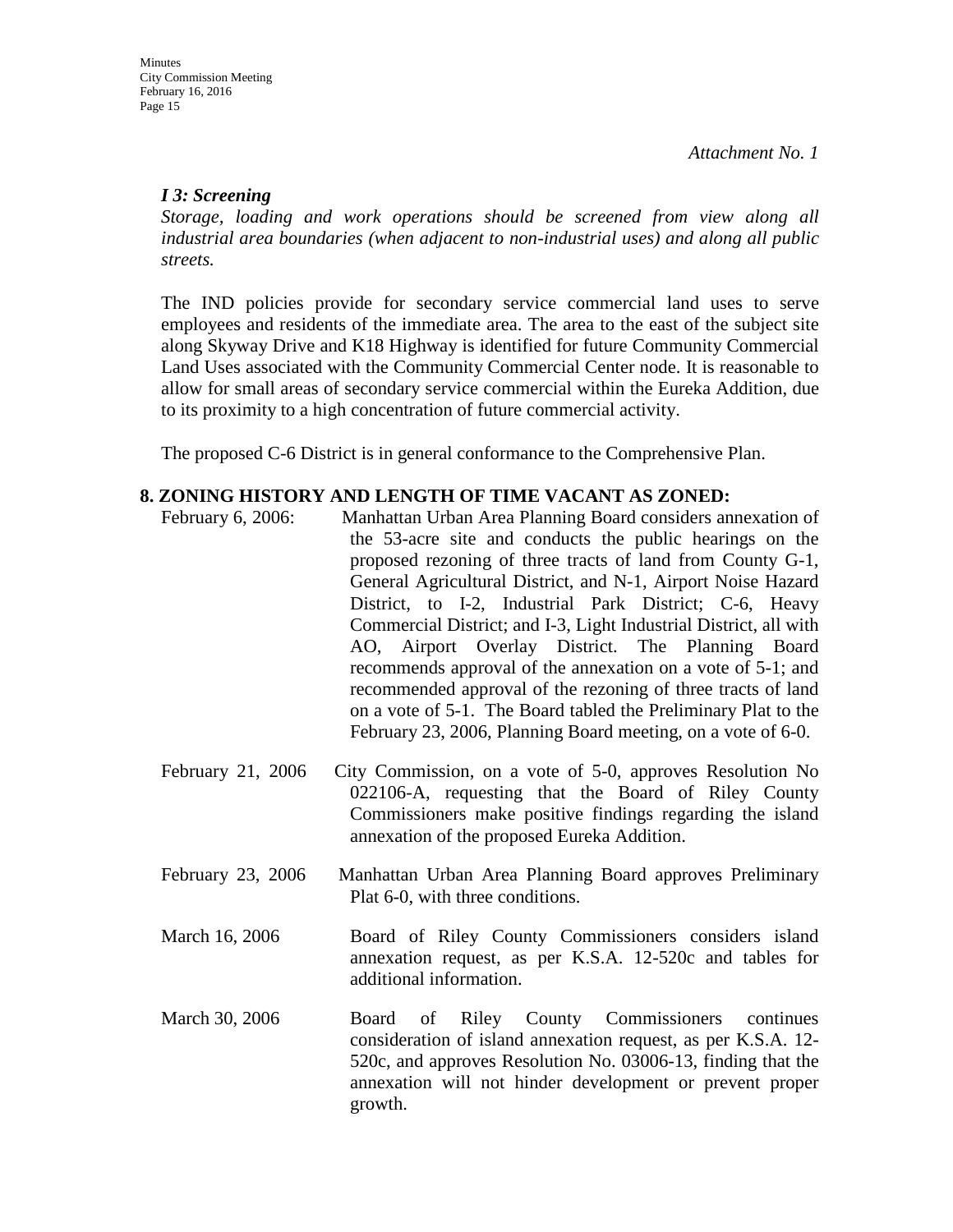*Attachment No. 1*

| April 18, 2006    | City Commission approves first reading of ordinances<br>annexing and rezoning the proposed Eureka Addition.    |
|-------------------|----------------------------------------------------------------------------------------------------------------|
| May 2, 2006       | City Commission approves Ordinance Nos. 6537 and 6538<br>annexing and rezoning the proposed Eureka Addition.   |
| August 7, 2006    | Manhattan Urban Area Planning Board approves Final Plat<br>Eureka Addition.                                    |
| September 5, 2006 | City Commission accepts easements and rights-of-way as shown<br>on the Final Plat Eureka Addition.             |
| February 1, 2010, | Manhattan Urban Area Planning Board approves Final Plat of<br>the Eureka Addition, Unit Two.                   |
| February 16, 2010 | City Commission accepts easements and rights-of-way as shown<br>on the Final Plat Eureka Addition, Unit Two.   |
| April 19, 2010    | Manhattan Urban Area Planning Board approves Final Plat of<br>the Eureka Addition, Unit Three.                 |
| May 4, 2010       | City Commission accepts easements and rights-of-way as<br>shown on the Final Plat Eureka Addition, Unit Three. |

## **9. CONSISTENCY WITH INTENT AND PURPOSE OF THE ZONING ORDINANCE:**

The intent and purpose of the Manhattan Zoning Regulations is to protect the public health, safety, and general welfare; regulate the use of land and buildings within zoning districts to assure compatibility; and to protect property values.

The Airport Overlay District is intended to promote the use and development of land in a manner that is compatible with the continued operation and utility of the Manhattan Municipal Airport so as to protect the public investment in, and benefit provided by the facility to the region.

The C-6, Heavy Commercial District is designed to provide for commercial uses which allow for the sale and/or service of heavy equipment or products. The C-6 District's minimum lot size is 10,000 square feet; minimum lot width is seventy-five (75) feet; and a minimum lot depth is one-hundred (100) feet. The subject lot meets and exceeds the minimum requirements of the C-6 District.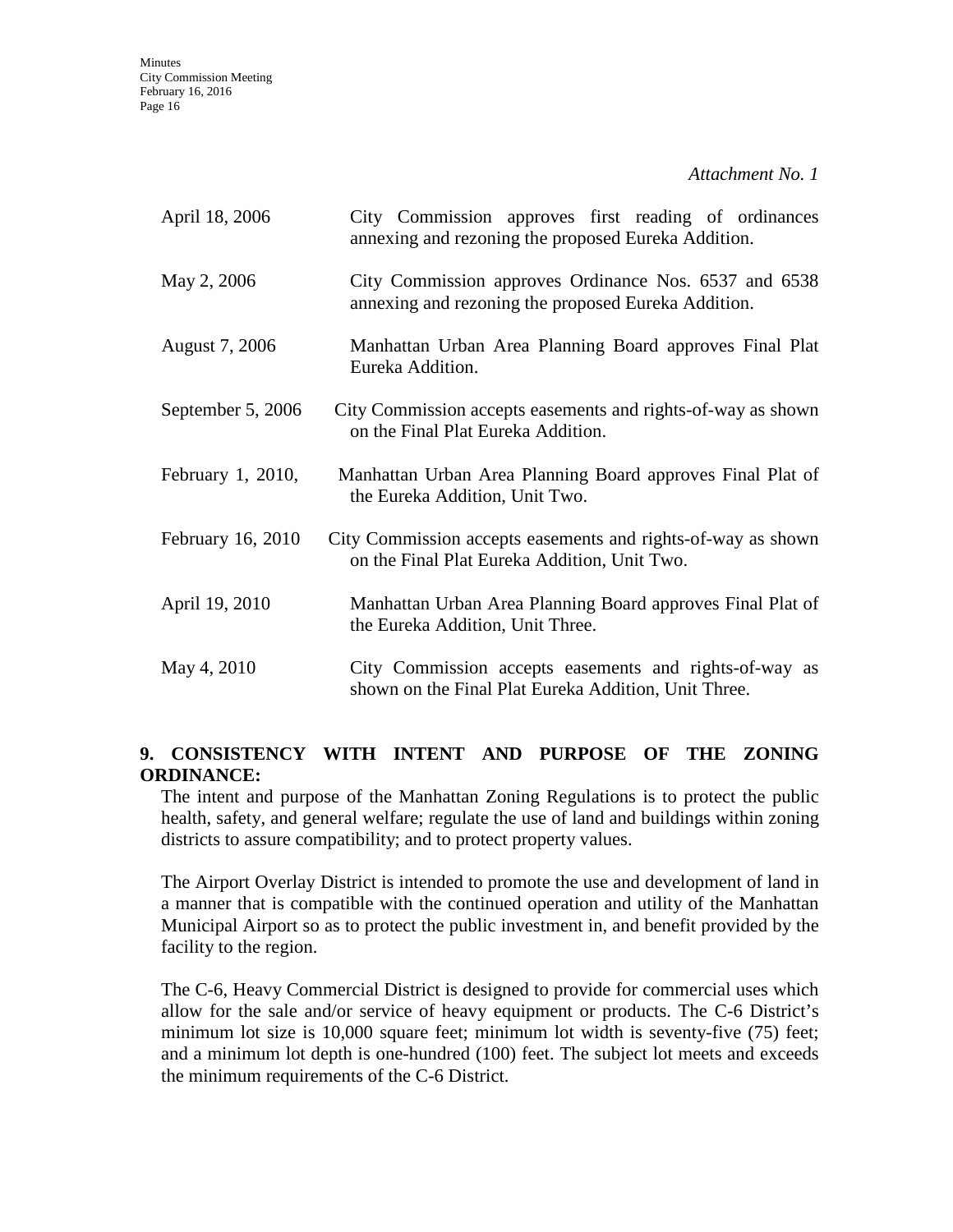The proposed rezoning is consistent with the Manhattan Zoning Regulations.

- **10. RELATIVE GAIN TO THE PUBLIC HEALTH, SAFETY AND WELFARE THAT DENIAL OF THE REQUEST WOULD ACCOMPLISH, COMPARED WITH THE HARDSHIP IMPOSED UPON THE APPLICANT:** There appears to be no relative gain to the public that denial would accomplish compared to the hardship of denial upon the applicant. The applicant's client is proposing to expand their business associated with an automobile detailing shop to allow for the sale of automobiles. It would be a hardship upon the applicant to deny the proposed rezoning in an area which has developed with a mix of commercial and industrial uses.
- **11. ADEQUACY OF PUBLIC FACILITIES AND SERVICES:** There are adequate public facilities and services to serve the site.
- **12. OTHER APPLICABLE FACTORS:** Fort Riley was notified of this rezoning, due to it being located in the Critical Area and has no objections to the request.
- **13. STAFF COMMENTS:** City Administration recommends approval of the proposed rezoning of Lots 19 & 20, Eureka Addition, from I-3, Light Industrial District with Airport Overlay District to C-6, Heavy Commercial District with Airport Overlay District, based on the findings in the Staff Report.

## **ALTERNATIVES:**

- 1. Recommend approval of the proposed rezoning of Lots 19 & 20, Eureka Addition, from I-3, Light Industrial District with Airport Overlay District to C-6, Heavy Commercial District with Airport Overlay District, stating the basis for such recommendation.
- 2. Recommend denial of the proposed rezoning, stating the specific reasons for denial.
- 3. Table the proposed rezoning to a specific date, for specifically stated reasons.

## **POSSIBLE MOTION:**

The Manhattan Urban Area Planning Board recommends approval of the proposed rezoning of Lot 19 & 20, Eureka Addition, from I-3, Light Industrial District with Airport Overlay District to C-6, Heavy Commercial District with Airport Overlay District, based on the findings in the Staff Report.

**PREPARED BY:** Chase Johnson, CFM, Planner **DATE:** February 24, 2016 CJ/vr 13039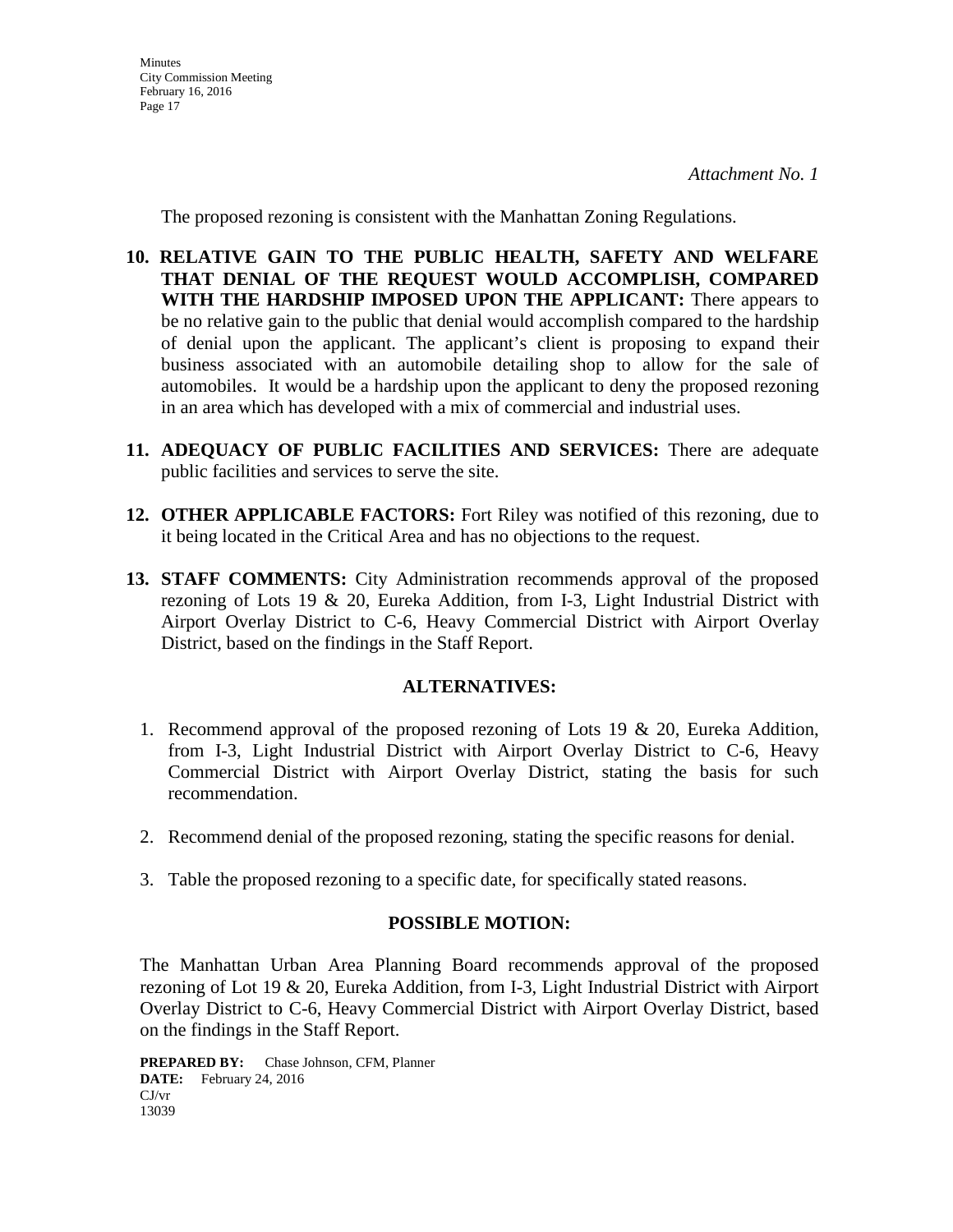Current Steering Committee Members that expressed interest in continuing with the Facility Feasibility Study:

Yasche Glass – Girl Scouts Kelly Carmody – Elementary school educator Diane Dennison –Youth Sports Catie Kendrick – MWR – Youth Sports Susan Religa – New Boston – Fieldhouse – Youth Sports Steve Martini – KSU Rec Services Gail Urban – Fieldhouse Ed Klimek – PRAB Bruce Snead – KSU Mike Marsh – USD Mike Gassmann– Social Services Advisory Board – Riley County Park Board Kayla Savage – UFM Vern Henricks – Greater Manhattan Community Foundation

The Parks and Recreation Department received indication of interest in participating on the Steering Committee from several community members:

Mike Dillon - retired educator and coach Chris McClead – Senior Director of Mission Integration; Via Christi Hospital Tracy Anderson – local businessman Katrina Alexander – small business owner Randy Martin – local businessman John Currie – KSU athletics Dave Nohls – local businessman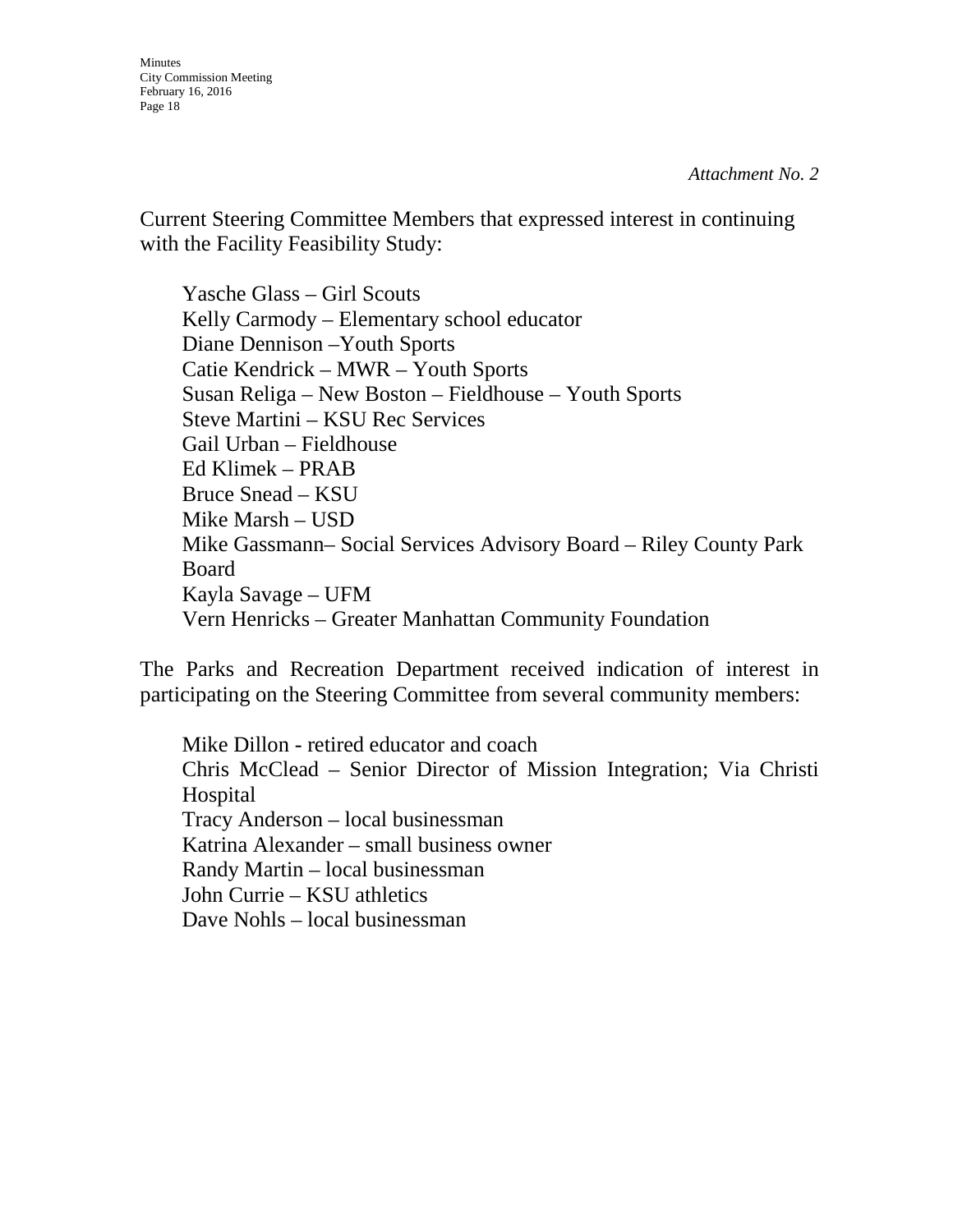### **AN AMENDMENT OF ORDINANCE NOS. 6607, 7062 AND 7139 AND THE PRELIMINARY DEVELOPMENT PLAN FOR LOT 2, HERITAGE SQUARE SOUTH, UNIT FOUR, PROPOSED AS A FINAL DEVELOPMENT PLAN.**

# **BACKGROUND**

#### **The proposed amendment is required because**:

• Condition No. 2, Ordinance No. 7139, states, "An amendment(s) of the PUD shall be submitted for review and approval, prior to issuance of any necessary permits for development on Lots 1, 2, 3 and 4 Heritage Square South, Unit Four."

*Note: The Final Development Plan is for Lots 2, Heritage Square South, Unit Four.* 

**APPLICANT:** Stacey Niedfeldt

**ADDRESS:** 4668 Meadow Lane, Wamego, KS 66547

**OWNER:** 

**ADDRESS:** 4345 Rory Road, Manhattan, KS 66502

**LEGAL DESCRIPTION:** Lot 2, Heritage Square South Unit Four P.U.D.

**LOCATION:** Generally located to the southeast of the intersection of U.S. Highway 24 and South Port Road.

**AREA:** 86,355 square feet (1.98 acres)

**DATE OF NEIGHBORHOOD MEETING:** November 4, 2015.

**DATE OF PUBLIC NOTICE PUBLICATION:** December 14, 2015 *An error occurred in the original legal notice to property owners. The item was readvertised on December 30, 2015 for the January 21, 2016 Planning Board meeting.* 

## **DATE OF PUBLIC HEARING: PLANNING BOARD:** January 21, 2016. **CITY COMMISSION:** February 16, 2016.

## **EXISTING PUD:**

## **EXISTING PUD AFFECTING LOT 2, HERITAGE SQUARE SOUTH, UNIT 4**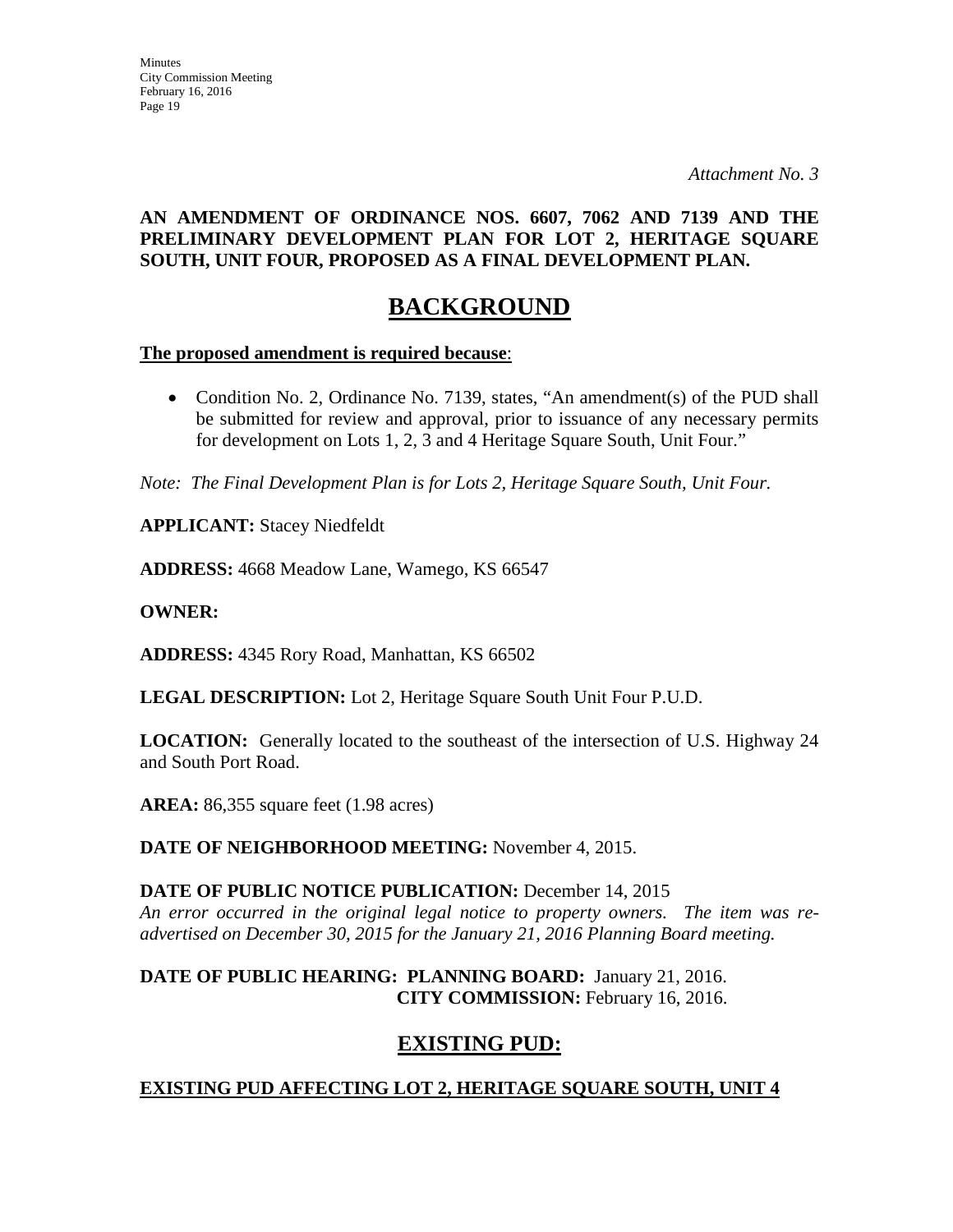### **Ordinance No. 6607**

The Heritage Square South Commercial Planned Unit Development, and Ordinance No. 6607, approved February 6, 2007, is subject to the following conditions of approval:

- 1. Permitted uses shall include all of the Permitted Uses and Conditional Uses allowed in the C-5, Highway Service Commercial District, except for Adult Businesses and Commercial off-street parking lots as a Principal Use. Additional Permitted Uses include: Antique shops; Apparel stores; Blueprinting, desktop publishing, and photocopying establishments; Book stores; Camera and photographic supply stores; Carpet and rug stores; China and glassware stores; Department stores; Farm and ranch supply stores; Florist shops; Furrier shops; Governmental buildings; Hardware stores; Hobby shops; Motel; Medical clinic; Outdoor seating for restaurants; and Tavern.
- 2. Landscaping and irrigation shall be provided pursuant to a Landscaping Performance Agreement between the City and the owner, which shall be entered into prior to issuance of a building permit.
- 3. All landscaping and irrigation shall be maintained in good condition.
- 4. Light poles shall be provided as described in the application documents. Exterior building lighting shall be provided as proposed and be of a cut-off design, so as to not cast direct light or glare onto streets or adjacent property.
- 5. Ground Signs shall be permitted and constructed as proposed.
- 6. Wall signs shall be permitted as proposed.
- 7. One (1) pole sign shall be permitted per lot on Lots 6, 7, 8 and 10, and no pole signs shall be permitted on Lots 1, 2, 3, 4, 5 and 9. Pole signs shall have a maximum total height of 50 feet above the ground; shall not exceed a maximum total 120 square feet in area; and shall include skirting of the pole. The skirting and the base of pole signs shall include materials and architectural quality similar to those of the associated principal building such as brick, stone and/or stucco; and, pole signs shall include an enhanced landscaped area around the base.
- 8. Exempt signage shall be permitted as described in Article VI, Section 6-104  $(A)(1),(2),(4),(5),(7)$  and  $(8)$ ; and Section 6-104  $(B)(2)$ , of the Manhattan Zoning Regulations. Temporary sales aids and portable signs, as described in Article VI, Signs, of the Manhattan Zoning Regulations, shall be prohibited. *See Article VI, Section 6 -102 (A)(2) under the amended sign regulations for exempt signage.*
- 9. Traffic and drainage improvements to US-24 shall be provided as required by the Kansas Department of Transportation, and the applicant shall submit with the Final Plat either the approved access permit, or a letter from a KDOT representative authorizing the project based on the approved concept.
- 10. Drainage improvements shall be provided as proposed in the application documents and as per the City Engineer's requirements.
- 11. An amendment(s) of the PUD shall be submitted for review and approval, prior to issuance of any necessary permits for development on Lots 2, 3, 4, 5, 7, 8 and 10.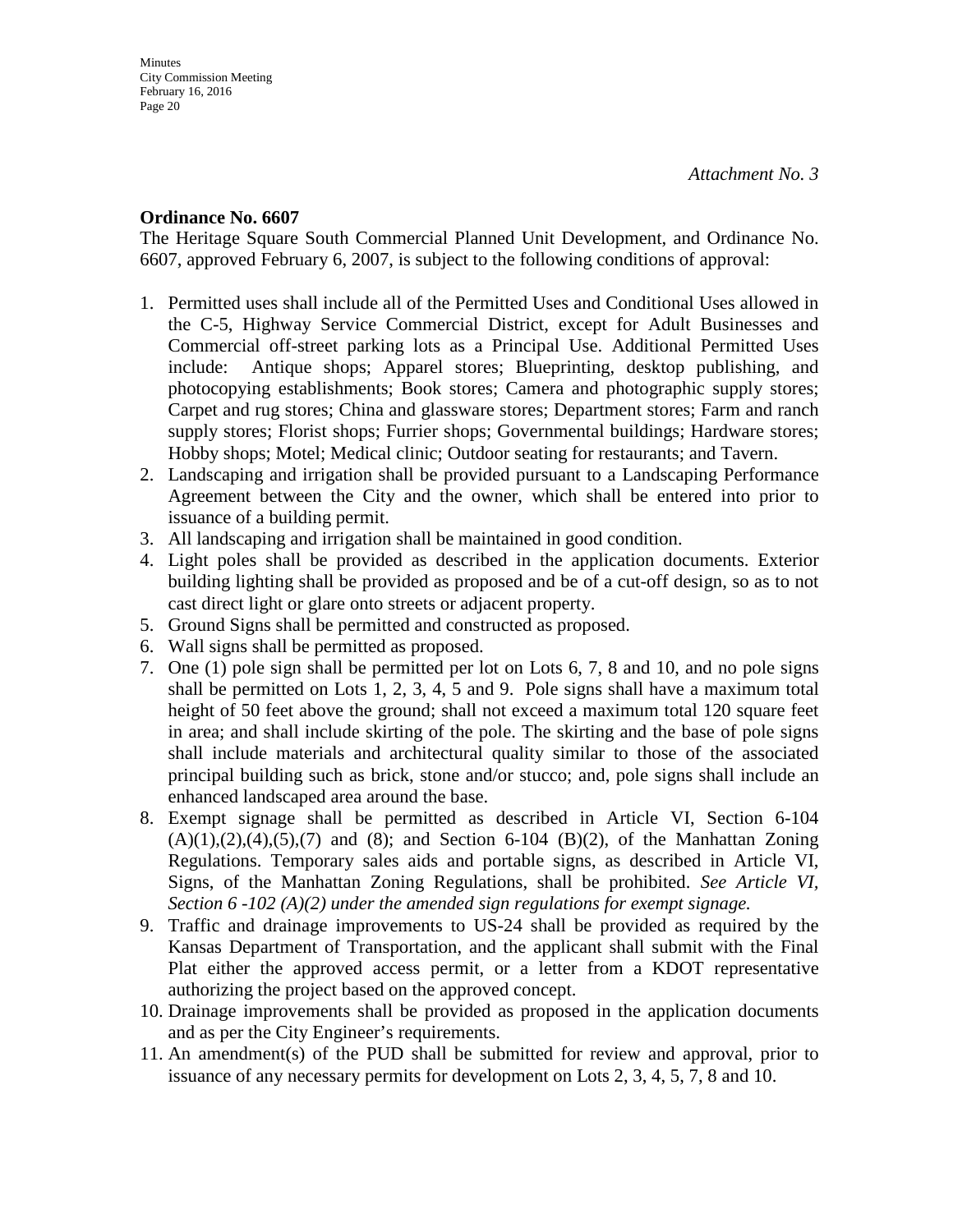## **Ordinance No. 7062**

The Heritage Square South Commercial Planned Unit Development, and Ordinance No. 7062, approved February 14, 2014, is subject to the following conditions of approval:

- 1. The Final Plat of Heritage Square South, Unit Three shall be approved.
- 2. An amendment(s) of the PUD shall be submitted for review and approval, prior to issuance of any necessary permits for development on Lot 2, Heritage Square South, Unit Three.

## **Ordinance No. 7139**

The Heritage Square South Commercial Planned Unit Development, and Ordinance No. 7139, approved May 19, 2015, is subject to the following conditions of approval:

- 1. The Final Plat of Heritage Square South, Unit Four, shall be approved.
- 2. An amendment(s) of the PUD shall be submitted for review and approval, prior to issuance of any necessary permits for development on Lots 1, 2, 3 and 4 Heritage Square South, Unit Four.

## **Permitted Uses**

Permitted uses shall include all of the Permitted Uses and Conditional Uses allowed in the C-5, Highway Service Commercial District, except for Adult Businesses and Commercial off-street parking lots as a Principal Use. Additional Permitted Uses include: Antique shops; Apparel stores; Blueprinting, desktop publishing, and photocopying establishments; Book stores; Camera and photographic supply stores; Carpet and rug stores; China and glassware stores; Department stores; Farm and ranch supply stores; Florist shops; Furrier shops; Governmental buildings; Hardware stores; Hobby shops; Motel; Medical clinic; Outdoor seating for restaurants; and Tavern.

## **PUD AMENDMENT AND PROPOSED IMPROVEMNTS**

**Proposed Use and Building:** The applicant has proposed to establish an indoor family entertainment center, complete with a laser tag area, "Ballocity" indoor play area, arcade, party rooms, commercial kitchen and dining area and business offices. "Ballocity" is a shoes off, multi-level, enclosed play area for all ages.

The proposed use will be in a new 120 foot by 125 foot metal building located near the rear of the lot. The exterior of the building will have a contemporary design using smooth architectural siding, smooth limestone masonry and vertical architectural metal siding. The building will be approximately 31 feet tall to the room peak.

The building will be setback approximately 200 feet from the front property line along South Port Drive. In front of the building will be the off-street parking lot with 86 spaces and landscape areas.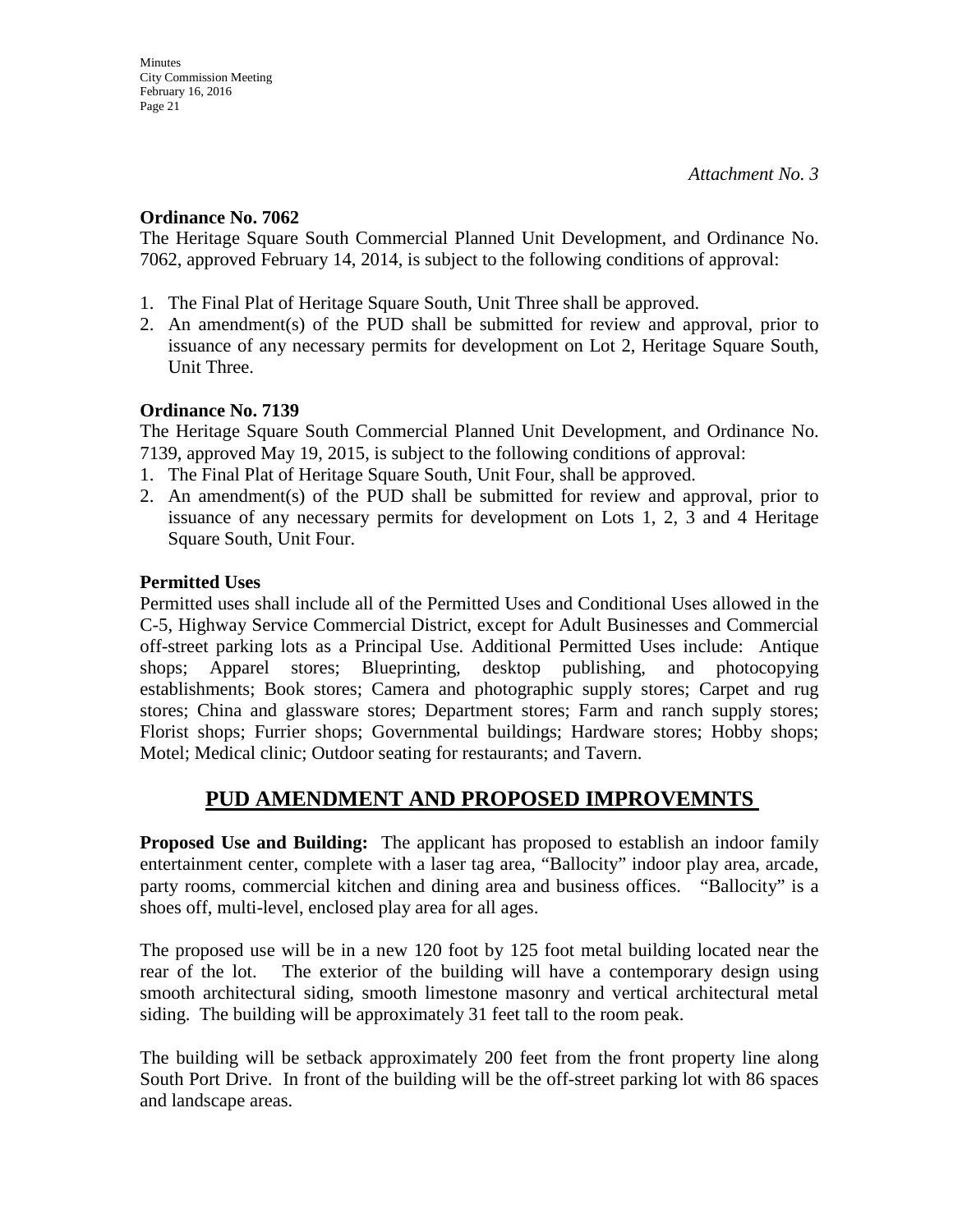**Proposed Signs:** The applicant materials shows a representation of where a large internally illuminated wall sign will be located on the proposed building. The area for the wall sign is approximately 7 feet tall and 39 feet wide. Additionally, 2 smaller projecting signs (approximately 5 foot by 5 foot) are proposed on the east and west building facades.

The Heritage Square PUD is generally based on the C-5, Highway Service Commercial District. Comparing the proposed signage of the PUD Amendment to the C-5 District Regulations, the wall signs are permitted, with no limitation of number signs. The C-5 District would allow up to 1,044 square feet of surface area (4 square feet of signage for each linear foot of street frontage (80.25 feet), provided no sign is to exceed 260 square feet in surface area. The wall sign location area is approximately 260 square feet. However the final design of the wall sign has not been completed.

**Proposed Lighting:** The application materials show 25 foot tall LED light poles to be installed in the off-street parking lot. A wall mounted light will be installed on the east wall of the proposed building to illuminate the off-street parking lot in that area. Per the Manhattan Zoning Regulations, all lights are required to be shielded and fully cut off at the property line.

# **MATTERS TO BE CONSIDERED WHEN AMENDING A PLANNED UNIT DEVELOPMENT**

**1. WHETHER THE PROPOSED AMENDMENT IS CONSISTENT WITH THE INTENT AND PURPOSE OF THE APPROVED PUD, AND WILL PROMOTE THE EFFICIENT DEVELOPMENT AND PRESERVATION OF THE ENTIRE PUD:** The proposed amendment is consistent with the intent and purpose of the approved commercial PUD to consist of a broad range of highway service and retail uses. The approved Preliminary PUD shows a large, "anchor" commercial building footprint (approximately 87,000 square feet of floor/lot area and 21,000 square feet of outdoor storage) and a large parking to the north of the proposed building. The general area where the proposed development on Lots 2, Heritage Square South, Unit Four is shown on the Preliminary Development Plans as the off-street parking lot associated with the "anchor" commercial building.

The proposed PUD Amendment should not limit the original use PUD or the commercial center and will promote the efficient development of the site, and PUD, by allowing construction of uses intended to be part of the commercial shopping area.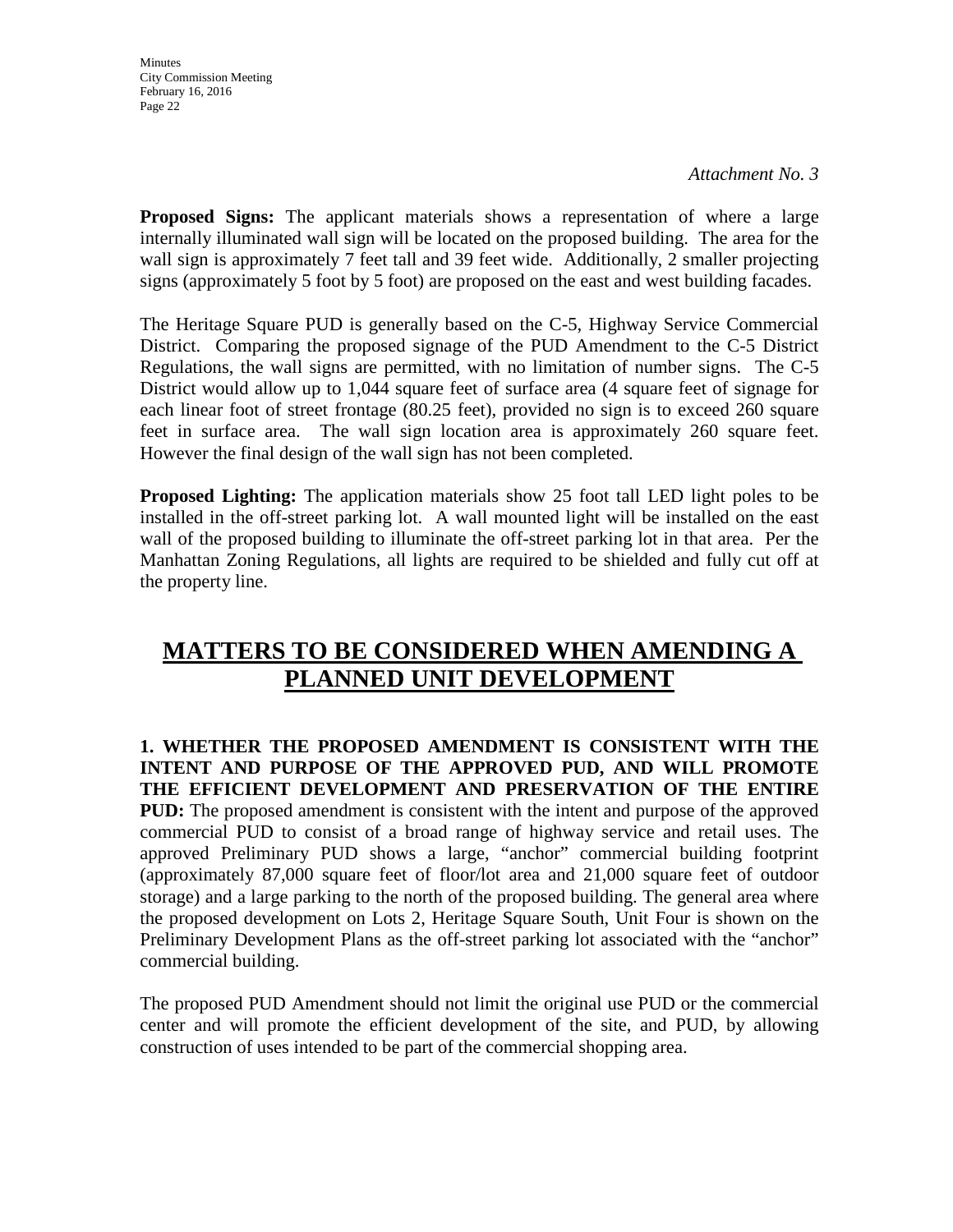**2. WHETHER THE PROPOSED AMENDMENT IS MADE NECESSARY BECAUSE OF CHANGED OR CHANGING CONDITIONS IN OR AROUND THE PUD, AND THE NATURE OF SUCH CONDITIONS:** The amendment is made necessary because Condition No. 2 of Ordinance No. 7139, requires an amendment of the PUD prior to issuance of any permits for development. Lots 1, 2, 3 and 4, Heritage Square South, Unit Four are the only vacant land left in the commercial development.

**3. WHETHER THE PROPOSED AMENDMENT WILL RESULT IN A RELATIVE GAIN TO THE PUBLIC HEALTH, SAFETY, CONVENIENCE OR GENERAL WELFARE, AND IS NOT GRANTED SOLELY TO CONFER A SPECIAL BENEFIT UPON ANY PERSON:** The proposed amendment will result in a gain to the public by allowing development of a vacant tract of land. The amendment is necessary because of the condition of the approval of the Ordinance creating the PUD and not because the amendment will confer a special benefit to any person.

# **ADDITIONAL MATTERS TO BE CONSIDERED WHEN AMENDING A PLANNED UNIT DEVELOPMENT**

**1. LANDSCAPING:** Landscaping will consist of deciduous and evergreen trees, shrubs, perennials flowers, ornamental grasses, and irrigated lawn areas.

**2. SCREENING:** A six (6) foot tall wood picket screening fence with gate enclosure will surround the trash dumpster that is to be located on the southeast corner of the site.

**3. DRAINAGE:** The site will drain towards the northeast corner of the lot and be collected by an area inlet then directed, via underground infrastructure, towards South Port Drive where it will enter the public stormwater system. The site is not located within a regulated floodplain *(see Physical & Environmental Characteristics below)*.

**4. CIRCULATION**: The existing street system provides an internal circulation plan which is safe, convenient and efficient for movement of goods, motorists, and pedestrians. Conflicts between motorists and pedestrians are minimized. Both proposed Lots 4, Heritage Square South, Unit Four will gain access from the internal street system.

Pedestrian Access. Pedestrians will be accommodated by sidewalks that will be constructed throughout the development located along one side of all streets as the area develops.

A public sidewalk will be constructed in South Port Drive right-of-way along both lots of the proposed subdivision. A sidewalk from South Port Drive will lead to the building.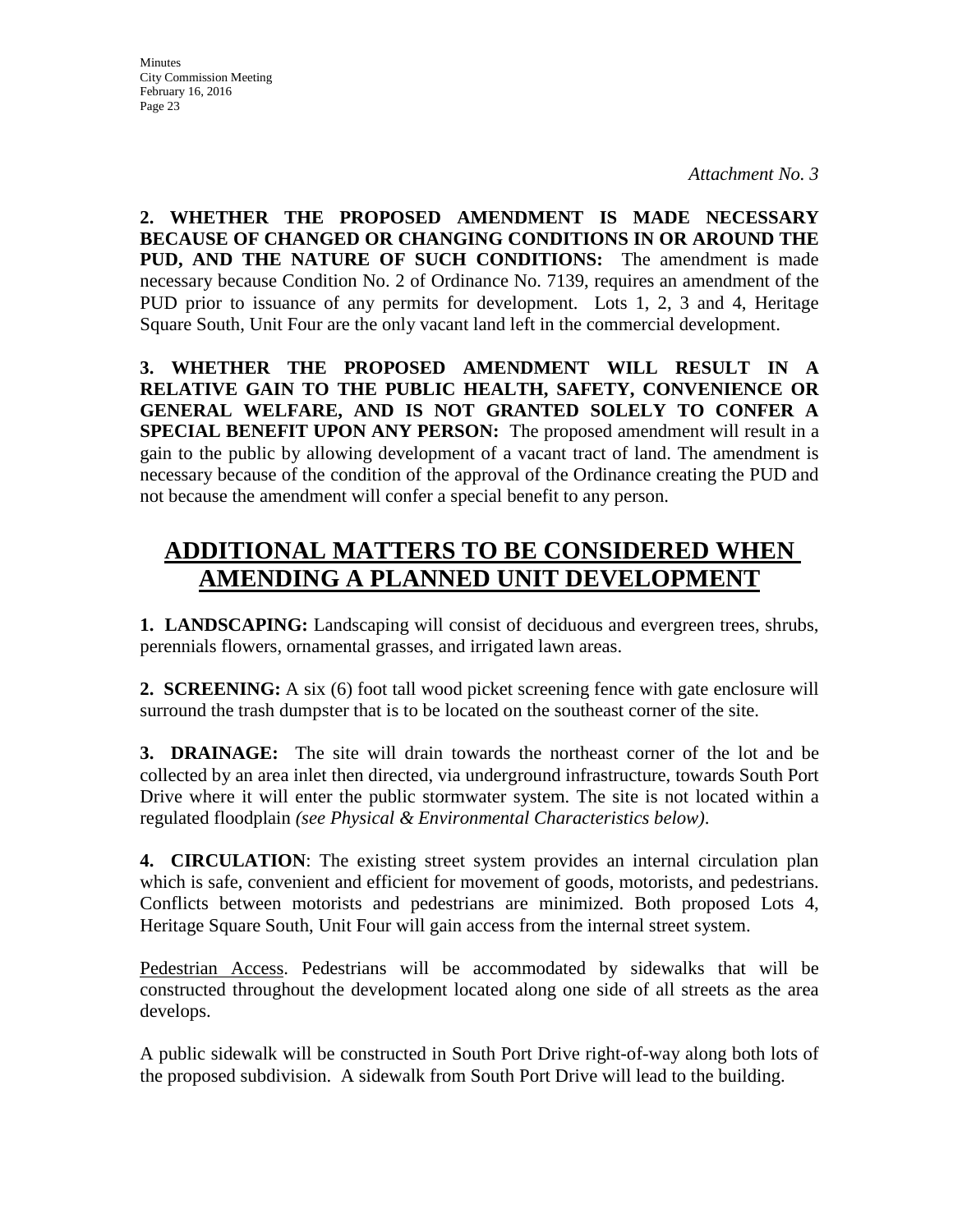*Attachment No. 3*

Traffic. A Traffic Report was submitted and accepted by the City Engineer in 2006. Access to the development is from U.S.-24 Highway onto a main entry drive to the internal streets of the development, which connect to the east and west of the PUD. Major highway improvements including left turning lanes, a traffic signal and closure of two existing median crossings, were constructed with the original PUD.

Off-Street Parking. Eighty-six (86) off-street parking spaces are shown on the Final Development Plans for Family Entertainment Center. The Zoning Regulations does not have a specific off-street parking requirement for this use. In these situations, research can be done by City Administration for parking standards for comparable uses or a minimum standard of 1 space for each 200 square feet of floor area can be applied to the commercial use. Considering the unique commercial use, the 1 parking space per 200 square foot minimum standard was applied. The 15,000 square foot building would require a minimum of 75 off-street parking spaces. It appears that adequate parking will be provided for the commercial use.

**5. OPEN SPACE/LANDSCAPED AND COMMON AREA:** Landscaping and lawn areas identified on the lot for Family Entertainment Center.

**6. CHARACTER OF THE NEIGHBORHOOD:** The neighborhood is generally characterized as a major highway service commercial street corridor with retail uses near, and along both sides, of US 24 Highway.

## **MATTERS TO BE CONSIDERED WHEN REZONING**

**1. EXISTING USE:** The site is currently a vacant lot.

**2. PHYSICAL AND ENVIRONMENTAL CHARACTERISTICS:** The site is relatively flat, irregular shaped lot to the south of South Port Drive. The effective Flood Insurance Rate Map (FIRM) Panel 359 of 500 dated March 16, 2015, shows the site to be within the 0.2% annual chance flood plain (500-year).

## **3. SURROUNDING LAND USE AND ZONING:**

**(a.) NORTH:** U.S.-24 Highway, Dollar General, Aarons, Fastenal; PUD, and undeveloped tract (future Heritage Square North); Pottawatomie County CH, Highway & Commercial Corridor District.

**(b.) SOUTH:** Leiszler Oil Company corporate office and warehouse and Midland Exterior showroom and office buildings under construction, Railroad, agricultural fields, Kansas River; PUD, Heritage Square South PUD, Pottawatomie County A-1, General Agriculture District.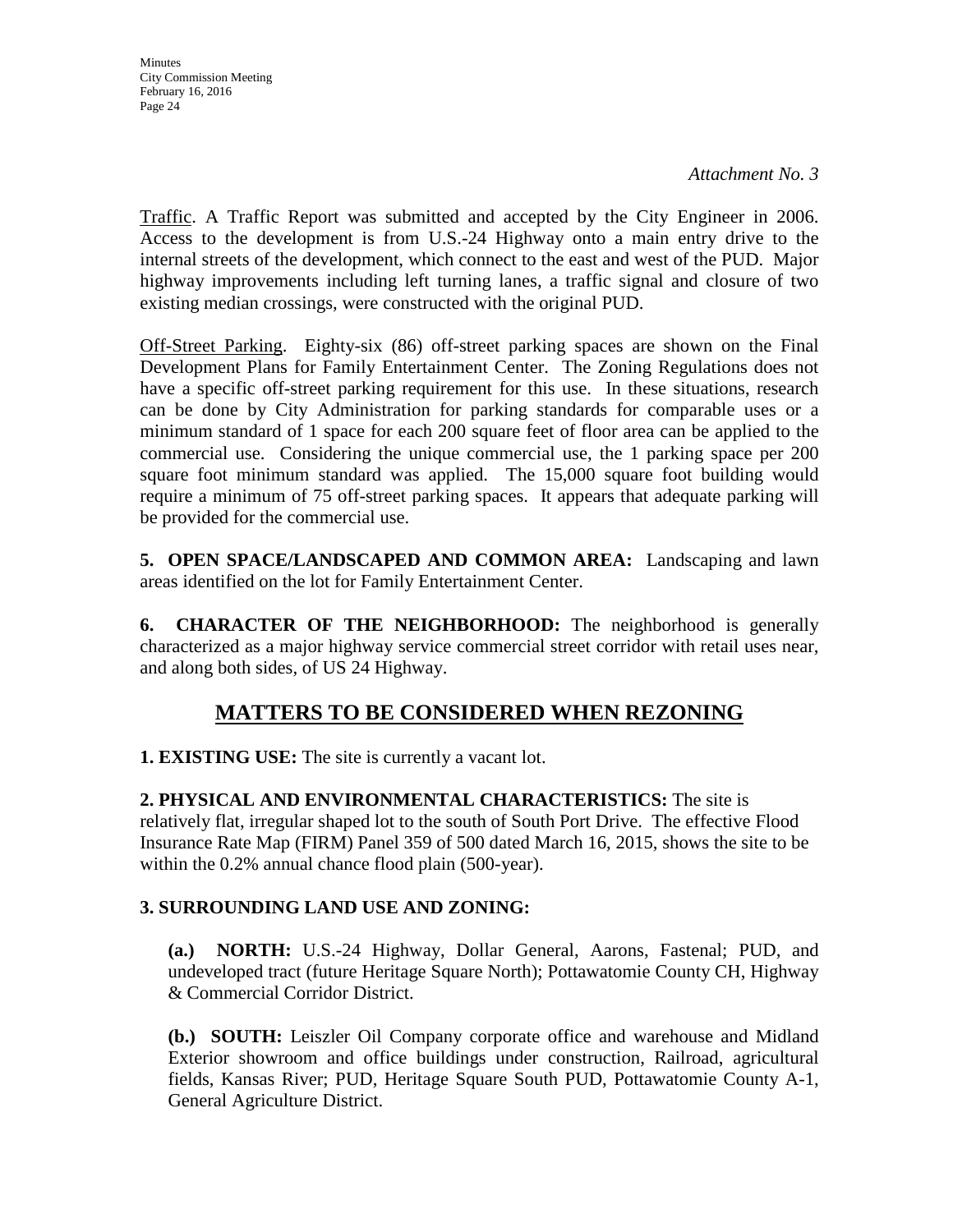**(c.) EAST:** Vacant Lot in the Heritage Square South PUD, furniture sales, storage units, and similar highway service commercial and retail uses, livestock sales; PUD, Heritage Square South PUD, Pottawatomie County CH, Highway & Commercial Corridor District.

**(d.) WEST:** Vacant Lot in the Heritage Square South PUD, Commercial strip center with restaurant, offices and retail, Convenience store; PUD, Heritage Square South PUD.

**4. GENERAL NEIGHBORHOOD CHARACTER:** See above under **No. 6, CHARACTER OF THE NEIGHBORHOOD**.

**5. SUITABILITY OF SITE FOR USES UNDER CURRENT ZONING:** The site is suitable for commercial development for the uses under the current zoning, as approved with the Preliminary Development Plan, subject to Condition No. 11, Ordinance No. 6607, Condition No. 2, Ordinance 7062, and Condition No. 2, Ordinance 7139.

**6. COMPATIBILITY OF PROPOSED DISTRICT WITH NEARBY PROPERTIES AND EXTENT TO WHICH IT MAY HAVE DETRIMENTAL AFFECTS:** Minimal impact on adjacent commercial property in the Heritage Square South PUD with respect to light, noise, and traffic is anticipated. The original Lot 10, Heritage Square South PUD was intended to develop as a large, "anchor" commercial lot. A previous Final Plat divided the platted lot into five (5) separate lots. The proposed Final Development Plan for Lots 2, Heritage Square South, Unit Four creates a commercial use that is in a manner similar to other commercial sites in the PUD.

**7. CONFORMANCE WITH COMPREHENSIVE PLAN:** The Future Land Use Map of the Manhattan Urban Area Comprehensive Plan designates the site as Community Commercial (CC). The Comprehensive Plan also reflects the land use designation of the US 24 Corridor Plan developed by Pottawatomie County. The site is also subject to the US 24 Corridor Special Planning Area Policies in the Comprehensive Plan.

The existing PUD was found to conform to the Comprehensive Plan in 2006. The proposed PUD amendment conforms to the Manhattan Urban Area Comprehensive Plan.

## **8. ZONING HISTORY AND LENGTH OF TIME VACANT AS ZONED:**

June 29, 2006: City of Manhattan receives requests for island annexation of the proposed Heritage Square North and Heritage Square South tracts from Roger Schultz and Rob Eichman.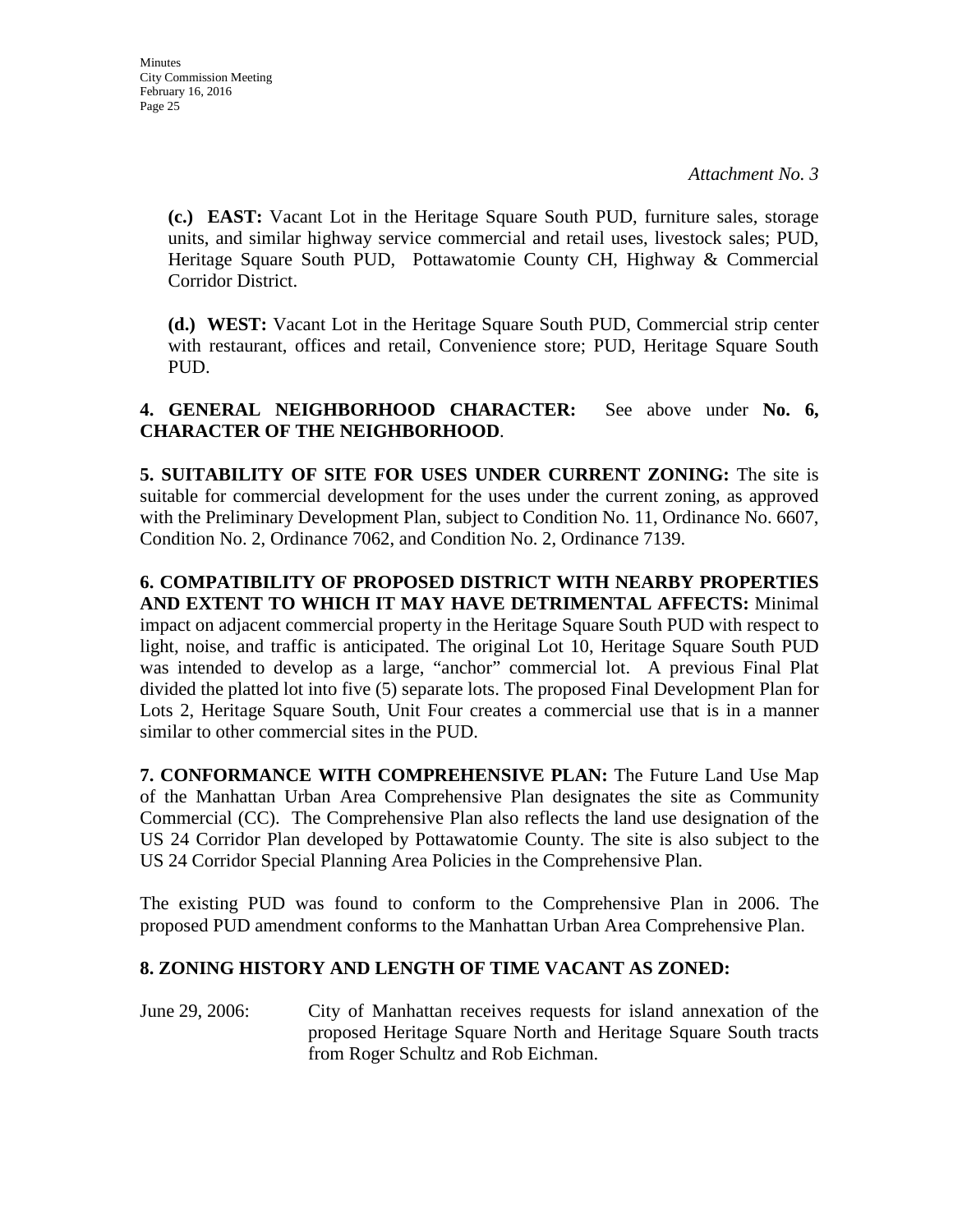*Attachment No. 3*

- July 11, 2006: City Commission approves Resolution Nos. 071106-H & I, requesting the Board of Pottawatomie County Commissioners to make positive findings regarding the requested island annexation of Heritage Square North and Heritage Square South.
- July 27, 2006: Board of Pottawatomie County Commissioners makes positive findings regarding the island annexations of Heritage Square North and Heritage Square South.
- August 15, 2006: City Commission approves first reading of ordinances annexing Heritage Square North and Heritage Square South; and, approves Resolution No. 081506-A, requesting the Board of Pottawatomie County Commissioners to make positive findings regarding the island annexation of that portion of the US 24 Right-of-way that adjoins Heritage Square.
- August 18, 2006: City of Manhattan receives Consent To Annexation from the Kansas Department of Transportation for that portion of the US Highway 24 right-of-way that adjoins Heritage Square South, consisting of 6.791 acres.
- August 21, 2006: Board of Pottawatomie County Commissioners makes positive findings regarding the island annexation of that portion of the US Highway 24 right-of-way that adjoins Heritage Square South.
- October 16, 2006; Manhattan Urban Area Planning Board holds public hearing and recommends approval (7-0), of the rezoning the proposed Heritage Square South and the adjoining US Highway 24 right-of-way from County - CH, Highway & Commercial Corridor District, to PUD, Commercial Planned Unit Development District.
- November 7, 2006 City Commission approved first reading of an ordinance annexing the 6.8-acre portion of the US Highway 24 right-of-way that adjoins the Heritage Square South development; and, approved first reading of an ordinance rezoning the proposed Heritage Square South development and the adjoining portion of US Highway 24 right-of-way, to PUD, Planned Unit Development District.
- February 6, 2007 City Commission approves Ordinance No. 6606 annexing proposed Heritage Square North, proposed Heritage Square South and the 6.8-acre portion of the US Highway 24 right-of-way that adjoins Heritage Square South; and, approved Ordinance No.6607 rezoning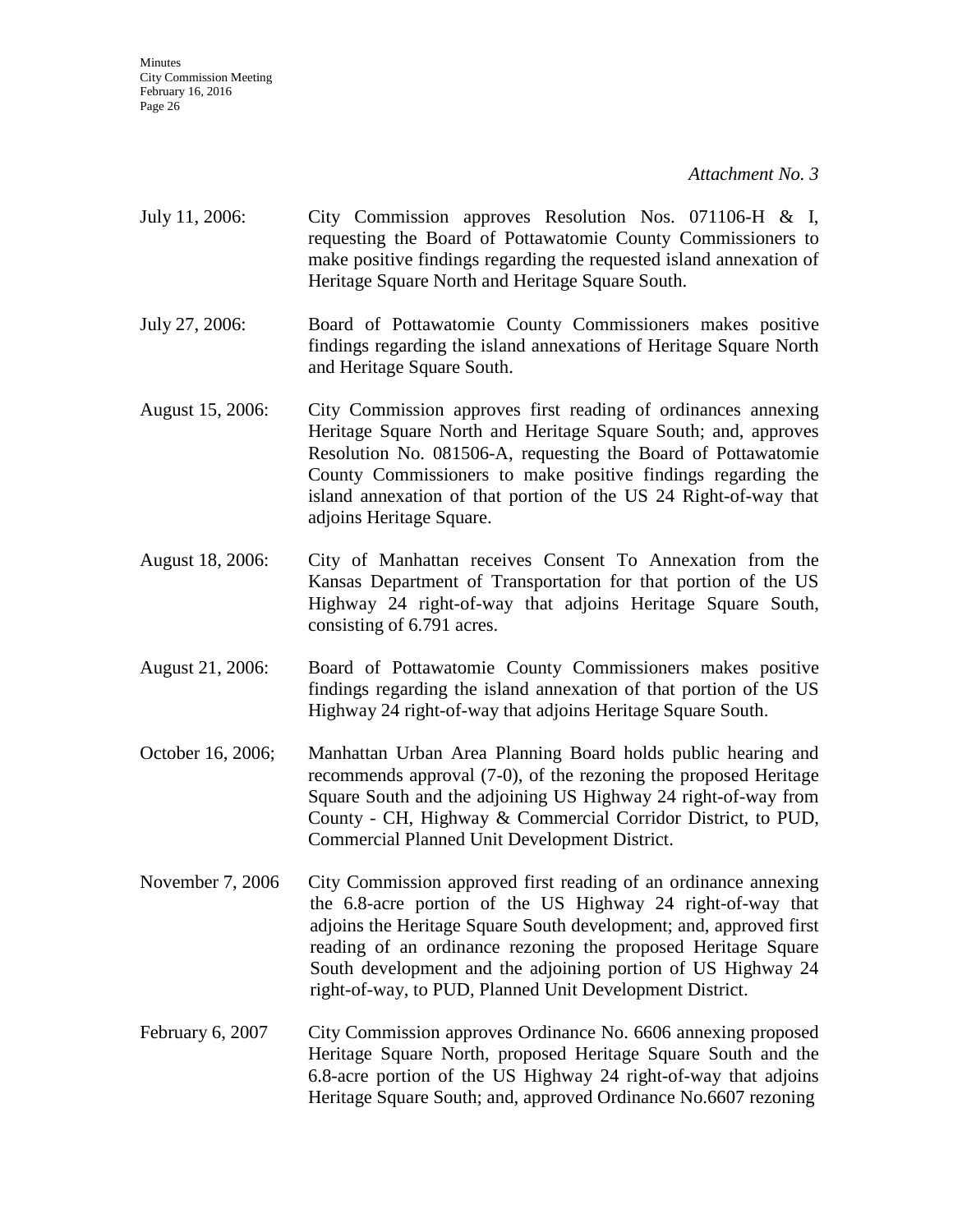*Attachment No. 3*

the Heritage Square South and the adjoining portion of US Highway 24 right-of-way, to PUD, Commercial Planned Unit Development District.

- March 5, 2007 Manhattan Urban Area Planning Board approves the Final Development Plan (Lots 1, 6, and 9) and Final Plat of the Heritage Square South Addition (Lots 1-10).
- March 15, 2007 City Commission accepts the easements and rights-of-way as shown on the Final Plat of Heritage Square South Addition.
- July 17, 2007 City Commission approves first reading of an ordinance renaming Heritage South Road to South Port Road, and Heritage Square Drive to South Port Drive, in Heritage Square South P.U.D. Addition.
- August 14, 2007 City Commission approves Ordinance No. 6651 renaming Heritage South Road to South Port Road, and Heritage Square Drive to South Port Drive, in Heritage Square South P.U.D. Addition.
- January 24, 2013 Manhattan Urban Area Planning Board recommends approval of proposed amendment of Ordinance No. 6607 and the Preliminary Development Plan of Lot 3, Heritage Square South Commercial Planned Unit Development, to be known as the Final Development Plan of Lot 3, Heritage Square South Commercial Planned Unit Development, based on the findings in the Staff Report.
- February 19, 2013 City Commission approves first reading of an ordinance amending Ordinance No. 6607 and the Preliminary Development Plan of Lot 3, Heritage Square South Commercial Planned Unit Development, to be known as the Final Development Plan of Lot 3, Heritage Square South Commercial Planned Unit Development.
- March 5, 2013 City Commission approves Ordinance No. 6991 amending the Preliminary Development Plan of Lot 3, Heritage Square South Commercial Planned Unit Development and Ordinance No. 6607, as proposed, based on the findings in the Staff Report.

June 3, 2013 Manhattan Urban Area Planning Board recommends approval of a proposed amendment of Ordinance No. 6607 and the Preliminary Development Plan of Lot 2, and Lots 7 and 8, Heritage Square South Commercial Planned Unit Development, to be known as the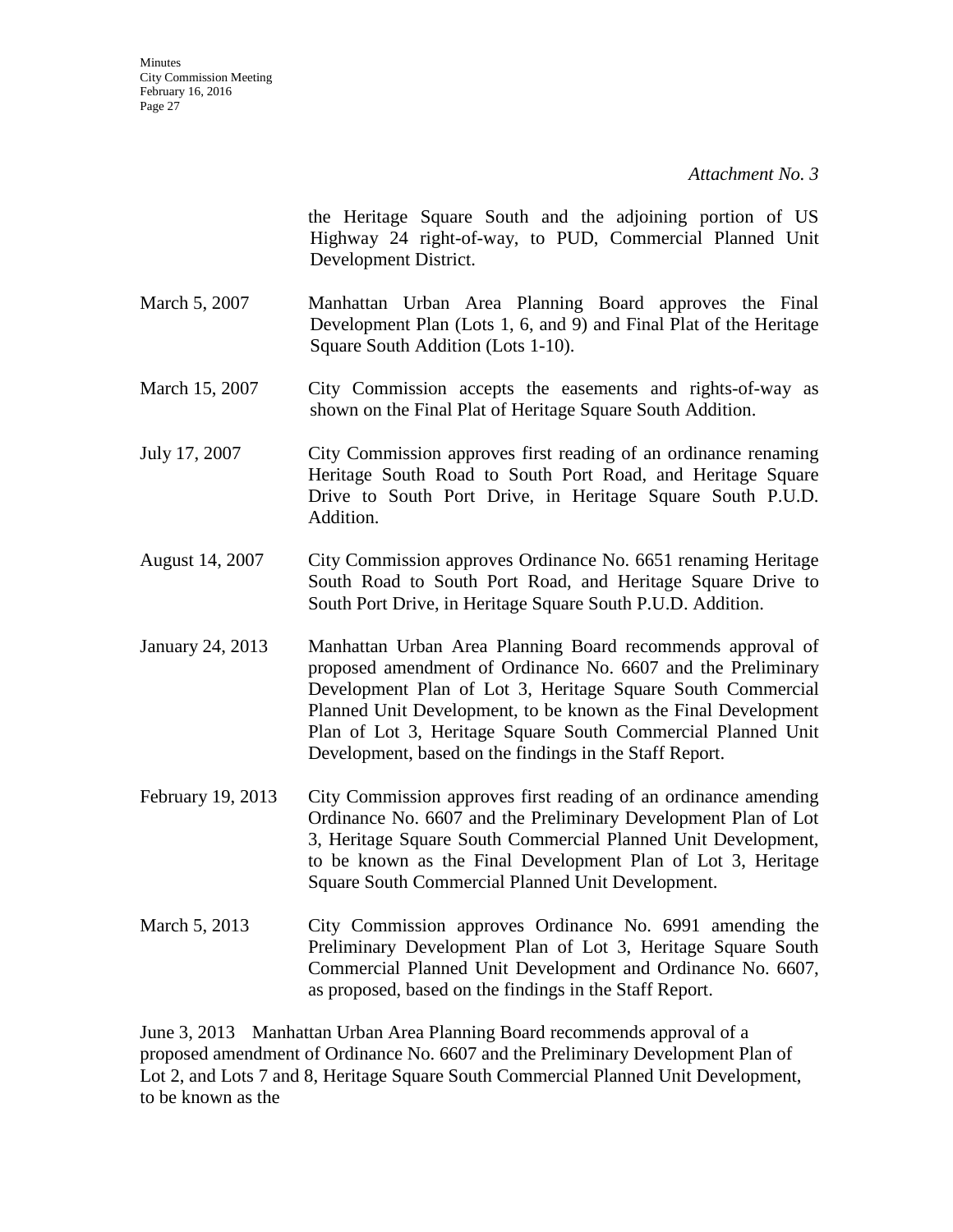Final Development Plan of Lot 2, Heritage Square South Commercial Planned Unit Development, and the Final Development Plan of Lots 7 and 8, Heritage Square South Commercial Planned Unit Development, based on the findings in the Staff Report; and approves the Final Plat of Heritage square South Unit Two PUD.

- June 18, 2013 City Commission approves first reading of an ordinance amending Ordinance No. 6607 and the Preliminary Development Plan of Lot 2, and Lots 7 and 8, Heritage Square South Commercial Planned Unit Development, to be known as the Final Development Plan of Lot 2, Heritage Square South Commercial Planned Unit Development, and the Final Development Plan of Lots 7 and 8, Heritage Square South Commercial Planned Unit Development.
- July 2, 2013 City Commission approves Ordinance No. 7010 amending Ordinance No. 6607 and the Preliminary Development Plan of Lot 2, and Lots 7 and 8, Heritage Square South Commercial Planned Unit Development, to be known as the Final Development Plan of Lot 2, Heritage Square South Commercial Planned Unit Development, and the Final Development Plan of Lots 7 and 8, Heritage Square South Commercial Planned Unit Development; and, accepts the easements associated with Lot 2 and Lot 3, Heritage Square South Unit two PUD.
- July 2, 2013 City Commission accepts the easements as, as shown on the Final Plat of Heritage Square South, Unit Two PUD.
- July 15, 2013 Manhattan Urban Area Planning Board recommends approval of an amendment of Ordinance No. 6607 and the Preliminary Development Plan of Lots 4 and 5, Heritage Square South Commercial Planned Unit Development, to be known as the Final Development Plan of Lot 4 and Lot 5, Heritage Square South Commercial Planned Unit Development, based on the findings in the Staff Report
- August 6, 2013 City Commission approves first reading of an Ordinance amending the Preliminary Development Plan of Lot 4, and Lot 5, Heritage Square South Commercial Planned Unit Development (PUD), and Ordinance No. 6607, to be known as the Final Development Plan of Lot 4 and Lot 5, Heritage Square South Commercial PUD.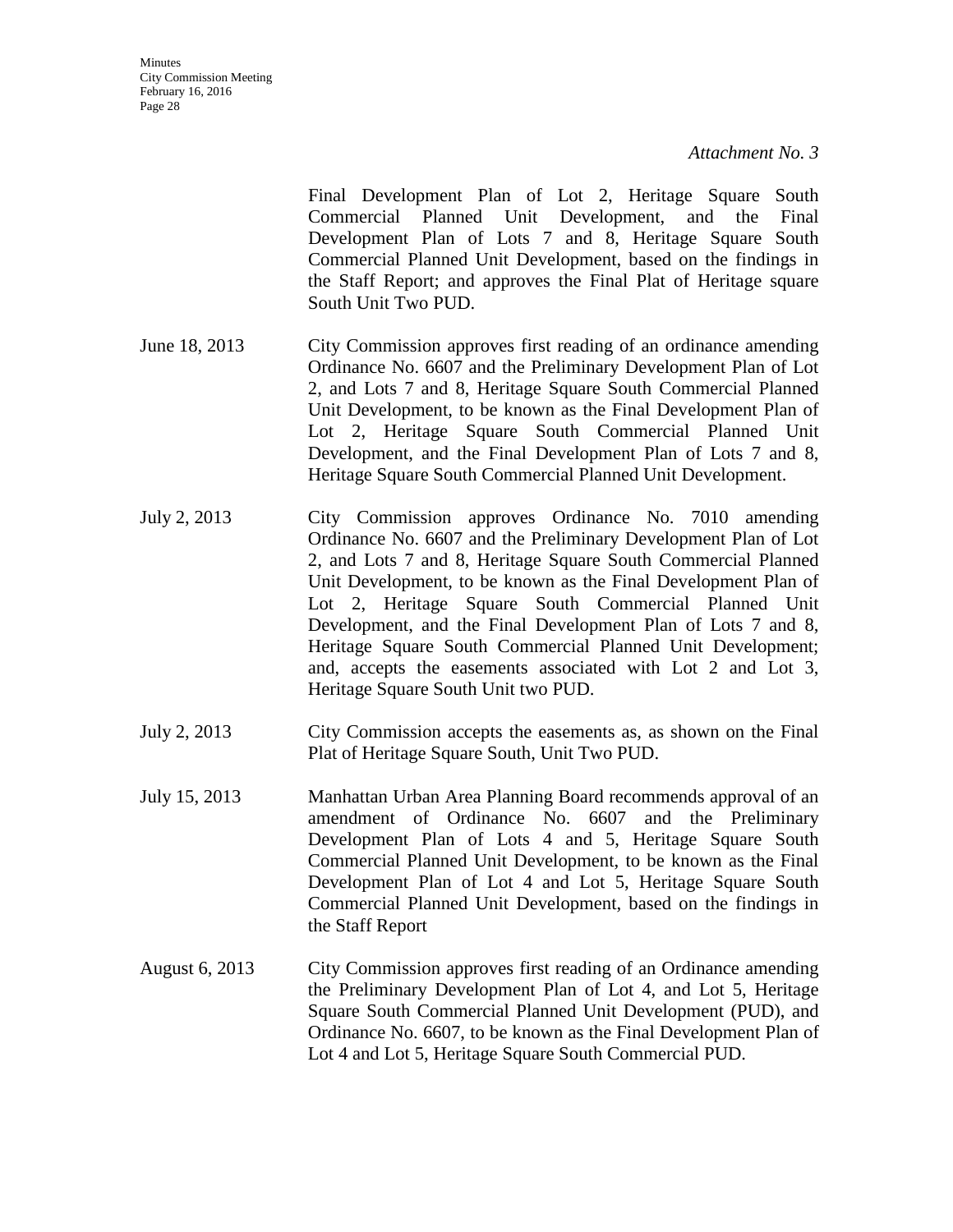*Attachment No. 3*

- August 20, 2013 City Commission approves Ordinance No. 7035 amending the Preliminary Development Plan of Lot 4, and Lot 5, Heritage Square South Commercial Planned Unit Development (PUD), and Ordinance No. 6607, to be known as the Final Development Plan of Lot 4 and Lot 5, Heritage Square South Commercial PUD.
- January 6, 2014 Manhattan Urban Area Planning Board recommends approval of an amendment of Ordinance No. 6607 and the Preliminary Development Plan of Lot 10, Heritage Square South Commercial Planned Unit Development, to be known as the Final Development Plan of Salisbury Supply, Lot 1, Heritage Square South, Unit Three, Commercial Planned Unit Development; and approves the Final Plat of Heritage square South Unit Three PUD.
- January 21, 2014 City Commission approves first reading of an ordinance amending Ordinance No. 6607 and the Preliminary Development Plan of Lot 10, Heritage Square South Commercial as proposed.
- February 4, 2014 City Commission approves Ordinance No. 7062 amending Ordinance No. 6607 and the Preliminary Development Plan of Lot 10, Heritage Square South Commercial as proposed, to allow construction of the proposed Salisbury Supply store on proposed Lot 1, Heritage Square South, Unit Three, Commercial Planned Unit Development; and accepts the easements and rights-of-way as shown on the Final Plat of Heritage Square South, Unit Three, Commercial Planned Unit Development.
- April 20, 2015 Manhattan Urban Area Planning Board recommends approval of the proposed amendment of Ordinance No. 6607 and Ordinance No. 7062, and the Preliminary Development Plan for Lot 2, Heritage Square South Unit Three, Commercial Planned Unit Development, to be known as the Final Development Plan of Leiszler Oil Company, Lot 5, Heritage Square South, Unit Four, Commercial Planned Unit Development, with two conditions of approval.
- May 5, 2015 City Commission approves first reading of an ordinance amendment of Ordinance No. 6607 and Ordinance No. 7062, and the Preliminary Development Plan for Lot 2, Heritage Square South Unit Three, Commercial Planned Unit Development, to be known as the Final Development Plan of Leiszler Oil Company, Lot 5, Heritage Square South, Unit Four, Commercial Planned Unit Development.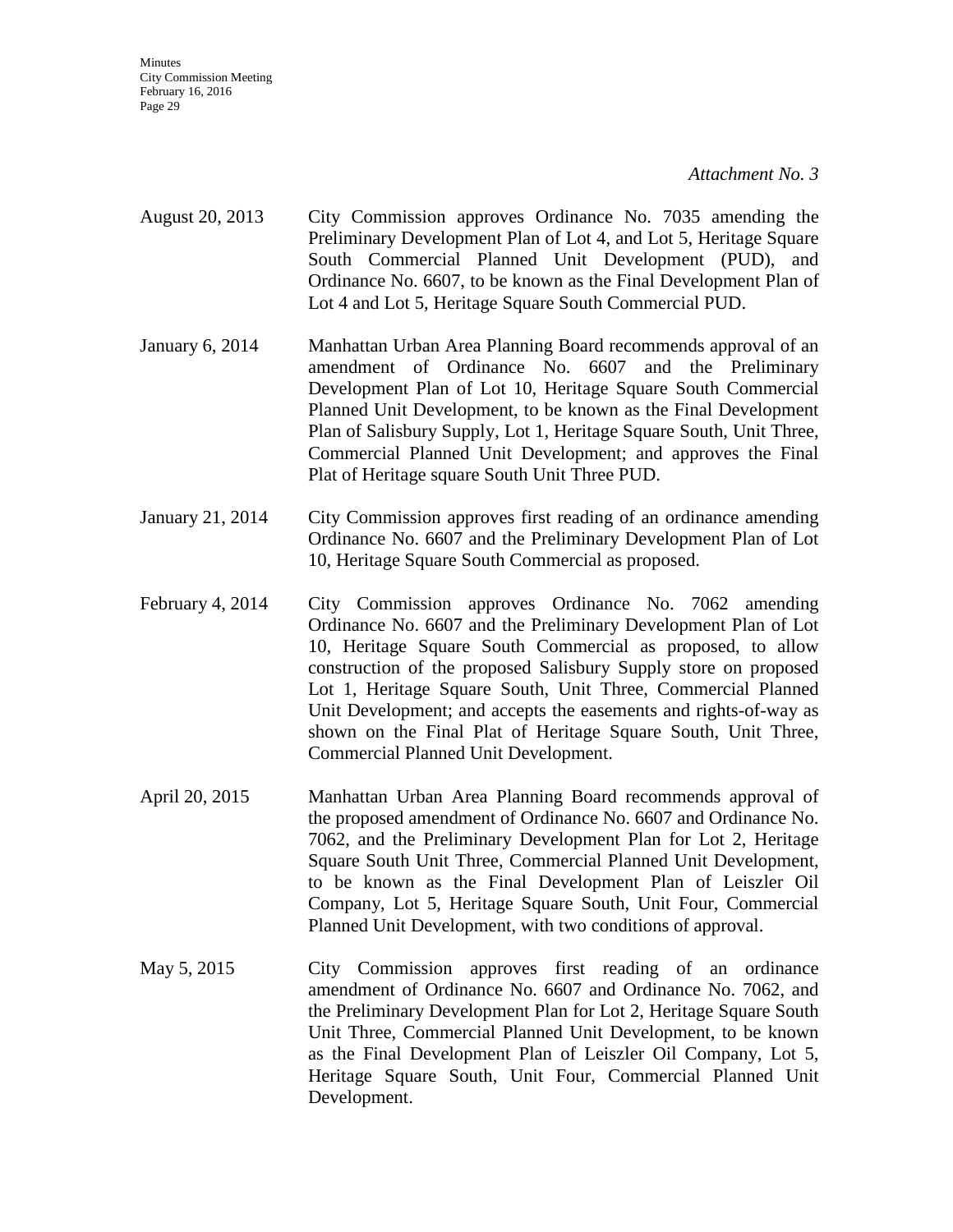*Attachment No. 3*

- May 19, 2015 City Commission approves Ordinance No. 7139 amending Ordinance Nos. 6607 and 7062, and the Preliminary Development Plan for Lot 2, Heritage Square South, Unit Three, Commercial Planned Unit Development, to be known as the Final Development Plan of Leiszler Oil Company, Lot 5, Heritage Square South, Unit Four, Commercial Planned Unit Development.
- May 19, 2015 City Commission accepts the easements and rights-of-way as shown on the Final Plat of Heritage Square South, Unit Four, Commercial Planned Unit Development.
- August 17, 2015 Manhattan Urban Area Planning Board recommends approval of the proposed amendment of Ordinance Nos. 6607, 7062 and 7139, and the Preliminary Development Plan for Lot 4, Heritage Square South Unit Four, Commercial PUD, to be known as the Final Development Plan of Midland Exteriors, Lot 4, Heritage Square South, Unit Four, Commercial PUD, based on the findings in the Staff Report.
- September 1, 2015 City Commission approves first reading of an ordinance amending the PUD as proposed.
- September 15, 2015 City Commission approves Ordinance No. 7166 amending Ordinance Nos. 6607, 7062, and 7139 and the Preliminary Development Plan for Lot 4, Heritage Square South Unit Four, Commercial Planned Unit Development, generally located southeast of the intersection of South Port Drive and US-24 Highway, to be known as the Final Development Plan of Midland Exteriors, Lot 4, Heritage Square South, Unit Four, Commercial Planned Unit Development.

**9. CONSISTENCY WITH INTENT AND PURPOSE OF THE ZONING ORDINANCE:** The intent and purpose of the Zoning Regulations is to protect the public health, safety, and general welfare; regulate the use of land and buildings within zoning districts to assure compatibility; and to protect property values. The PUD Regulations are intended to provide a maximum choice of living environments by allowing a variety of housing and building types; a more efficient land use than is generally achieved through conventional development; a development pattern that is in harmony with land use density, transportation facilities and community facilities; and a development plan which addresses specific needs and unique conditions of the site which may require changes in bulk regulations or layout.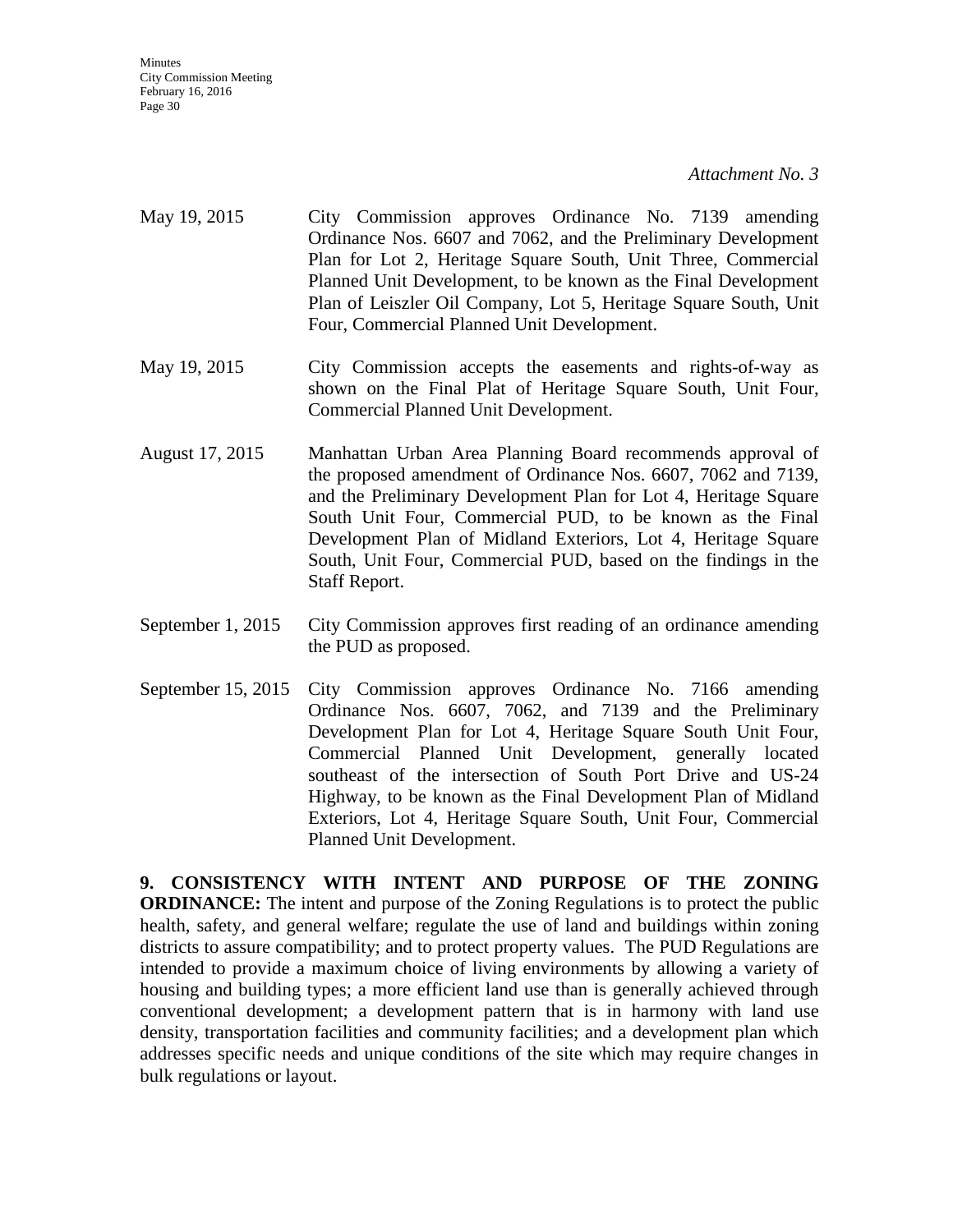**Minutes** City Commission Meeting February 16, 2016 Page 31

The proposed PUD amendment is consistent with Ordinance No. 6607, Ordinance No. 7062, Ordinance No. 7139, and the approved PUD, the Manhattan Zoning Regulations, and PUD requirements of the Manhattan Zoning Regulations. The amendment process is required before development of the site can proceed. The amendment process insures the PUD conforms to the requirements of all regulations.

**10. RELATIVE GAIN TO THE PUBLIC HEALTH, SAFETY AND WELFARE THAT DENIAL OF THE REQUEST WOULD ACCOMPLISH, COMPARED WITH THE HARDSHIP IMPOSED UPON THE APPLICANT:** There appears to be no gain to the public that denial would accomplish. No adverse affects on the public are anticipated as a result of the amendment. Denial of the rezoning may be a hardship to the owner.

**11. ADEQUACY OF PUBLIC FACILITIES AND SERVICES:** Adequate street, sanitary sewer and water services are available to serve the development.

## **12. OTHER APPLICABLE FACTORS:** None.

**13. STAFF COMMENTS:** All provisions of Ordinance No. 6607, Ordinance No. 7062, and Ordinance No. 7139 that are not in conflict with this amendment shall remain in force.

City Administration recommends approval of the proposed amendment of Ordinance No. 6607 Ordinance No. 7062, and Ordinance No. 7139, and the approved Preliminary Development Plan for Lot 2, Heritage Square South Unit Four, Commercial Planned Unit Development, to be known as the Final Development Plan of Family Entertainment Center, Lot 2, Heritage Square South, Unit Four, Commercial Planned Unit Development, based on the findings in the staff report.

## **ALTERNATIVES:**

- 1. Recommend approval of the proposed amendment of Ordinance No. 6607, Ordinance No. 7062, and Ordinance No. 7139, and the approved Preliminary Development Plan for Lot 2, Heritage Square South Unit Four, Commercial Planned Unit Development, to be known as the Final Development Plan of Family Entertainment Center, Lot 2, Heritage Square South, Unit Four, Commercial Planned Unit Development, stating the basis for such recommendation.
- 2. Recommend approval of the proposed amendment 6607 Ordinance No. 7062, and Ordinance No. 7139, and the approved Preliminary Development Plan for Lot 2, Heritage Square South Unit Four, Commercial Planned Unit Development, to be known as the Final Development Plan of Family Entertainment Center, Lot 2, Heritage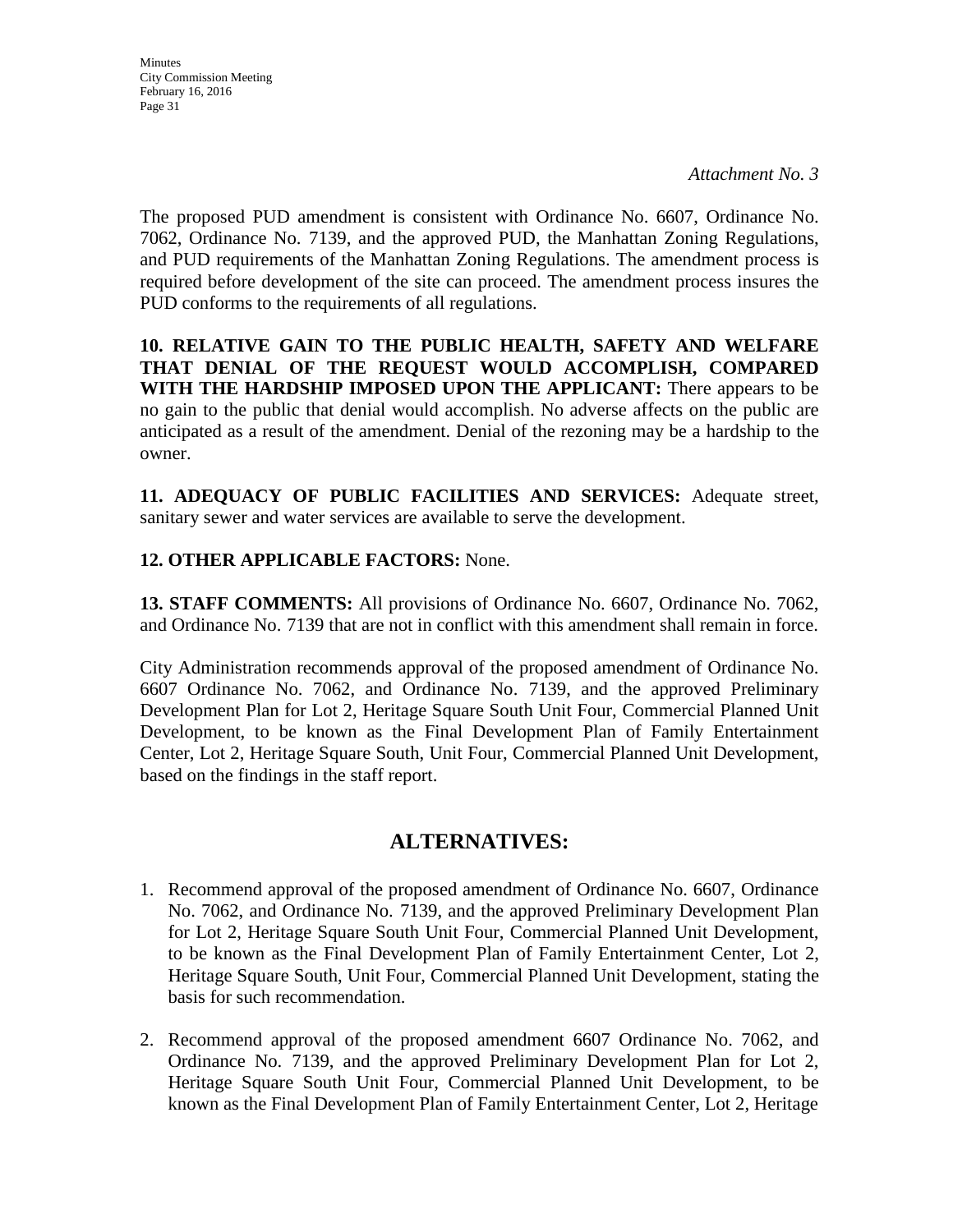**Minutes** 

*Attachment No. 3*

Square South, Unit Four, Commercial Planned Unit Development and modify the conditions, and any other portions of the proposed PUD, to meet the needs of the community as perceived by the Manhattan Urban Area Planning Board, stating the basis for such recommendation, and indicating the conditions of approval.

- 3. Recommend denial of the proposed amendment of Ordinance No. 6607 Ordinance, No. 7062, and Ordinance No. 7139, and the approved Preliminary Development Plan for Lot 2, Heritage Square South Unit Four, Commercial Planned Unit Development, to be known as the Final Development Plan of Family Entertainment Center, Lot 2, Heritage Square South, Unit Four, Commercial Planned Unit Development, stating the basis for such recommendation.
- 4. Table the proposed Amendment to a specific date, for specifically stated reasons.

## **POSSIBLE MOTION:**

The Manhattan Urban Area Planning Board recommends approval of the proposed amendment of Ordinance Nos. 6607, 7062, and 7139, and the approved Preliminary Development Plan for Lot 2, Heritage Square South Unit Four, Commercial Planned Unit Development, to be known as the Final Development Plan of Family Entertainment Center, Lot 2, Heritage Square South, Unit Four, Commercial Planned Unit Development, based on the findings in the Staff Report.

**PREPARED BY:** Chad Bunger, AICP, CFM, Senior Planner

**DATE:** December 16, 2015

16005}SR}PUDAmendment}Lot2HerSqSo\_Unit4\_FamilyFunCenter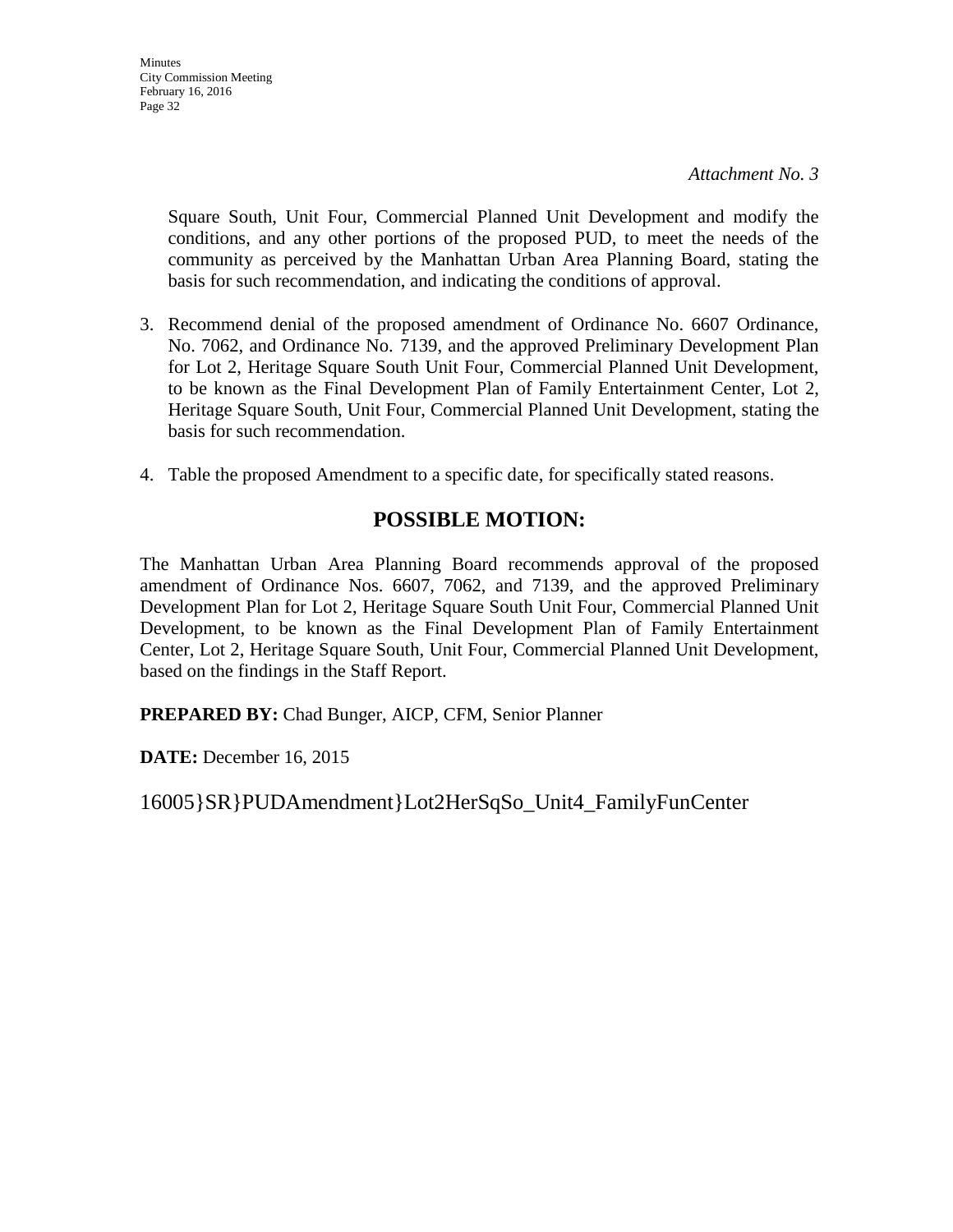#### **STAFF REPORT**

### **ON AN APPLICATION TO REZONE PROPERTY**

**APPLICATION:** To rezone The Hartford subdivision for single-family homes and multiple-family homes. The multiple-family homes are proposed to be four-family dwelling units.

**FROM:** Ag, Riley County General Agriculture

- **TO:** Tract 1:R-1, Single-Family Residential District Tract 2: R-3, Multiple-Family Residential District
- **APPLICANT:** SMH Consultants, Ashley Jaderborg
- **OWNER:** Burton Land Company, Zac Burton
- **LEGAL DESCRIPTION:** Unplatted tract of land in the Southeast Quarter of Section 33, Township 9 South, Range 7 East.

**LOCATION:** Generally located 1,300 feet north of the intersection of Colbert Hills Drive and Grand Mere Parkway, on the west side of the future extension of Grand Mere Parkway

#### **AREA: THE TOTAL AREA OF REZONING IS 25.7 ACRES.**

 Tract 1: 21.2 acres - Rezone from County AG to R-1 District Tract 2: 4.5 acres - Rezone from County AG to R-3 District

#### **DATE OF NEIGHBORHOOD MEETING:** December 3, 2015

**DATE OF PUBLIC NOTICE PUBLICATION:** December 30, 2015

## **DATE OF PUBLIC HEARING: PLANNING BOARD:** January 21, 2016 **CITY COMMISSION:** February 16, 2016

## **THIRTEEN MATTERS TO BE CONSIDERED WHEN REZONING**

**1. EXISTING USE:** Open rangeland.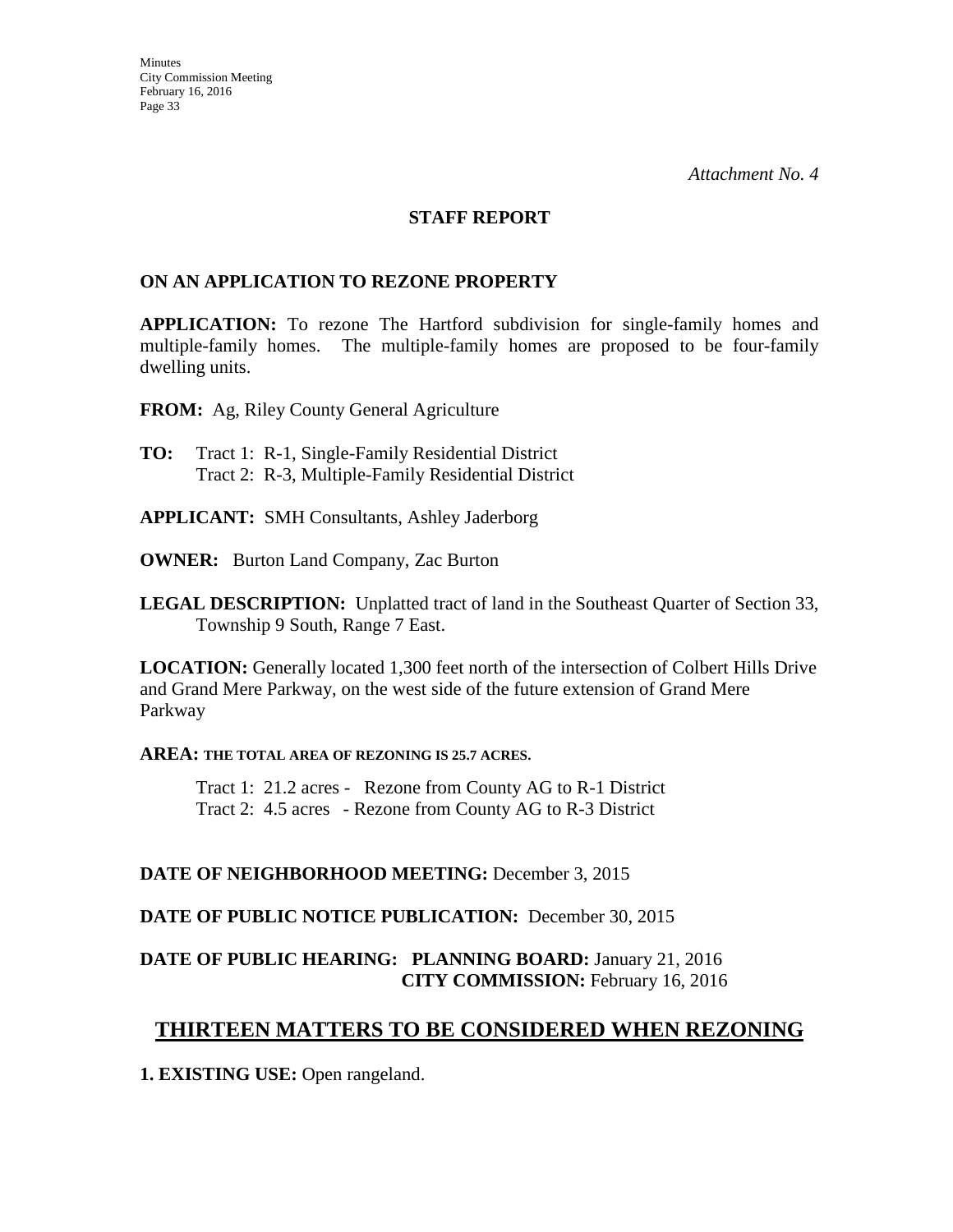**2. PHYSICAL AND ENVIRONMENTAL CHARACTERISTICS:** The site is typical Flinthills landform consisting of open range land and wooded ravines. The site generally on a ridgeline to the northeast of the Grand Mere neighborhood and drains generally to the east, southeast towards Little Kitten Creek.

## **3. SURROUNDING LAND USE AND ZONING:**

**NORTH:** Rangeland associated with Kansas State University; County AG, General Agriculture

**SOUTH:** Agricultural and range land that is planned as a future residential neighborhood of Grand Mere and the Colbert Hills Golf Course; Riley County Residential Planned Unit Development, R-S, Single-Family Residential Suburban.

**EAST:** Grand Mere Parkway right-of-way, Baltusrol Addition, and Colbert Hills Golf Course; R-1, Single-Family Residential District and R-S District.

**WEST:** Rangeland associated with the remainder of The Hartford Hills Master Plan Community.

**4. GENERAL NEIGHBORHOOD CHARACTER:** The general area is a mixture of undeveloped land, land recently platted and in the early stages of development, Colbert Hills Golf Course and rural range land.

**5. SUITABILITY OF SITE FOR USES UNDER CURRENT ZONING:** The site is zoned Riley County AG, General Agriculture and is currently open rangeland. In October, 2015, the site and land to the west and north was included in The Hartford Hills Master Plan Community Plan. The site is envisioned to be annexed into the City and rezoned for residential uses. Although the site is suitable to remain as agriculture/range land, the area is intended to be developed to City standards as an identified growth area.

**6. COMPATIBILITY OF PROPOSED DISTRICT WITH NEARBY PROPERTIES AND EXTENT TO WHICH IT MAY HAVE DETRIMENTAL AFFECTS:** The proposed rezoning request is compatible to surrounding properties. An increase in light, noise and traffic is expected, however these increases should cause minimal impact on the adjacent golf course and residential properties. The proposed Preliminary Plat of The Hartford subdivision shows single-family lots that range from 0.68 acres to 0.2.84 acres in lot area. The proposed lots are similar to the single-family lots found in the adjacent Grand Mere Development and are proposed to have homes similar in character to the existing homes in that neighborhood. The lots to be zoned R-3 District are for four-family dwellings and are all approximately 0.50 acres in area. Similar uses are found in the general area in the Grand Mere Development. These multiple-family dwellings are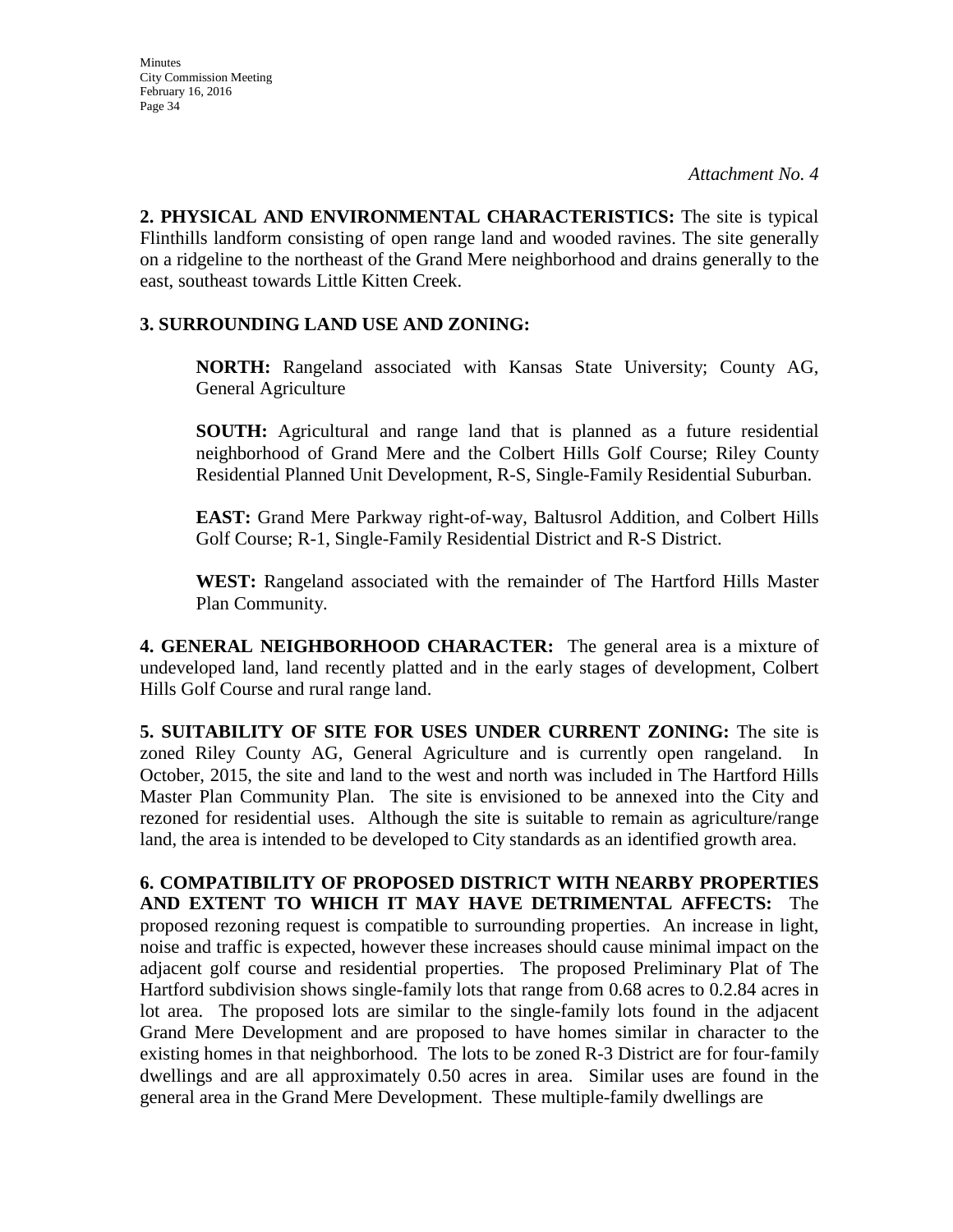proposed to be of similar architectural character as other residential uses in the surrounding areas.

The applicant held a neighborhood meeting on December 3, 2015. According to the meeting report, two neighbors attended the meeting. Their questions were relative to the time of the project and construction types proposed.

## **7. CONFORMANCE WITH COMPREHENSIVE PLAN:**

The proposed annexation site is shown on the Future Land Use map in the Northwest Planning Area. The annexation area is designated as Residential Low Medium (RLM) in a Growth Area and Master Plan Area. The Hartford Hill Master Plan was adopted by the City on October 20, 2015 to provide a land use, stormwater and infrastructure master plan for the annexation site.

## RLM policies include:

## *RLM-1: Characteristics*

*The Residential Low to Medium Density designation incorporates a range of singlefamily, single-family attached, duplex, and town homes, and in appropriate cases include complementary neighborhood-scale supporting land uses, such as retail, service commercial, and office uses in a planned neighborhood setting, provided they conform with policies for Neighborhood Commercial Centers. Small-scale multiple-family buildings and condominiums may be permissible as part of a planned unit development, or special mixed-use district, provided open space requirements are adequate to stay within desired densities.* 

## *RLM-2: Appropriate Density Range*

*Densities in the Residential Low to Medium Density designation range between less than one dwelling unit/acre up to 11 dwelling units per net acre.* 

## *RLM-3: Location*

*Residential Low to Medium Density neighborhoods typically should be located where they have convenient access to and are within walking distance to community facilities and services that will be needed by residents of the neighborhood, including parks, schools, shopping areas, transit and other community facilities. Where topographically feasible, neighborhoods should be bounded by major streets (arterials and/or collectors) with a direct connection to work, shopping, and recreational activities. The Residential Low to Medium Density designation includes most established neighborhoods outside of the core area as well as future residential growth areas to the west and east.* 

## *RLM-4: Variety of Housing Styles*

*To avoid monotonous streetscapes, the incorporation of a variety of architectural styles is strongly encouraged in all new development, particularly when a single housing type (e.g. detached single-family) is prevalent.*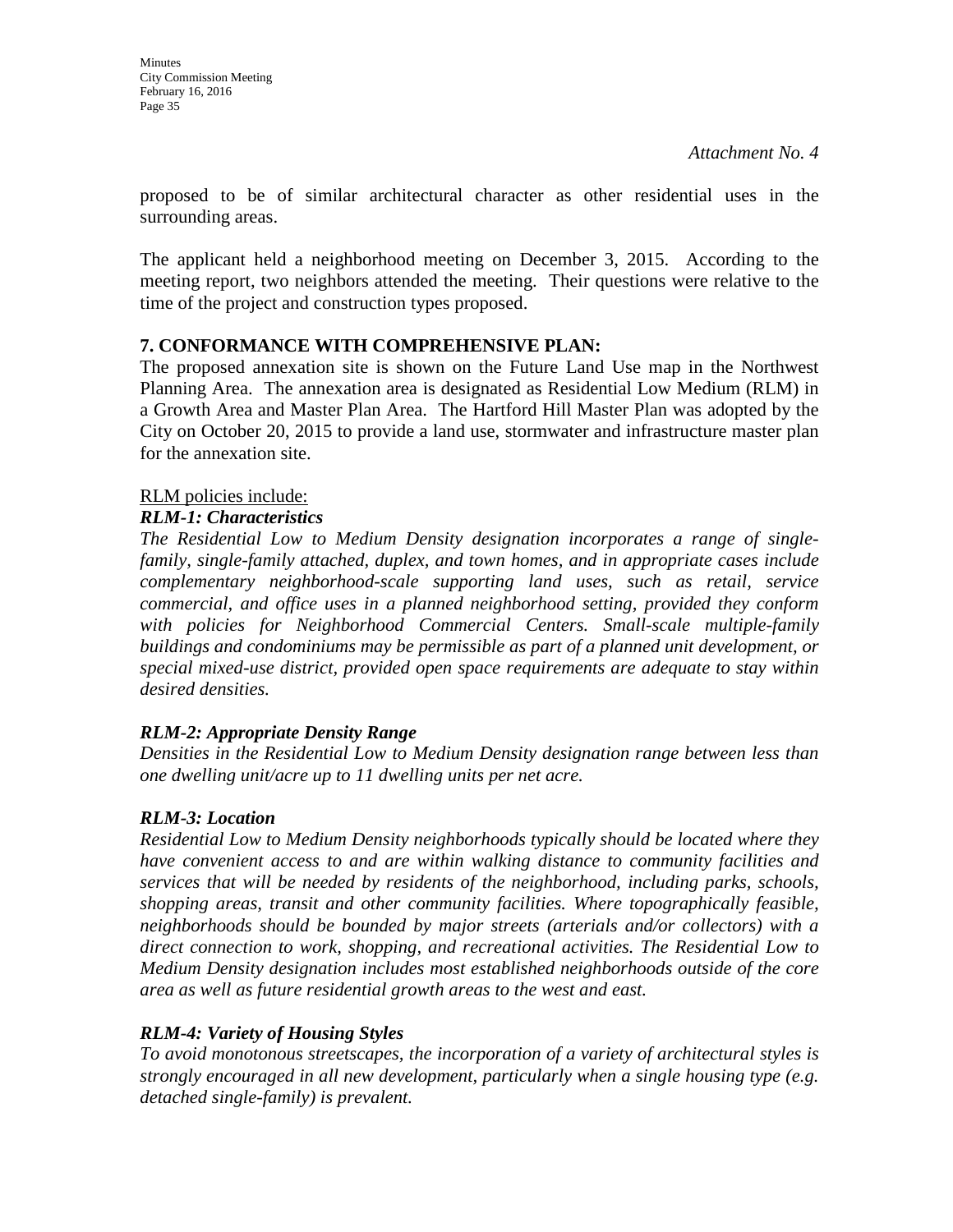## **Hartford Hill Master Plan**

The Hartford Hill Master Plan was approved in October, 2015 and developed site concepts for the residential neighborhood as well as stormwater, transportation and infrastructure master plan elements to accompany the proposed land uses.

The annexation site is in Development Area "A", which is designated as Low/Medium Density Residential. The residential density range for this land use is  $0 - 11$  dwelling units per net acres.

The Site Concepts section describes the policies set forth for future land uses in the neighborhood master plan.

*A range of land use designations are proposed throughout the 320 acres of Hartford Hill as shown on Figure 2. Most will be associated in some fashion with "residential" uses of varying densities. However, a small component of other land uses such as "commercial" for professional offices are included. A small parcel is also shown for the inclusion of a "research park". As previously mentioned, the potential for a "school" site is also included, even though under current zoning regulations a school is a permitted use within all residential zones.* 

*Other areas will include open spaces that are just that, open and undisturbed. Or there may also be open spaces that are developed with amenities like hiking and biking trails. The overall development approach is to begin with Development Area A and proceed westward through Development Area E.* 

*Areas with steep slopes, generally defined as greater than 20%, will be avoided except for the occasional crossing of a buried utility, or roadway, or nature trail. Areas that contain steep, natural ravines will generally be maintained as riparian open spaces to help with stormwater management and quality of stormwater runoff. Most of these areas will be privately owned.* 

*The proposed vision for development of Hartford Hill is shown in Figure 2. Flexibility is the key to any master plan that involves a 320 acre parcel that will take years to develop. As development evolves over the years, market and other conditions may change and minor adjustments to the proposed land use designations in Figure 2 may become necessary.*

*Residential land uses are shown on the Development Diagram in shades of yellow consistent with the color codes used in the MUACP. Densities with the yellow shading are consistent with the low to medium (0 to 11 dwelling units per acre) category.* 

*All other potential land uses are also depicted in colors consistent with the MUACP.*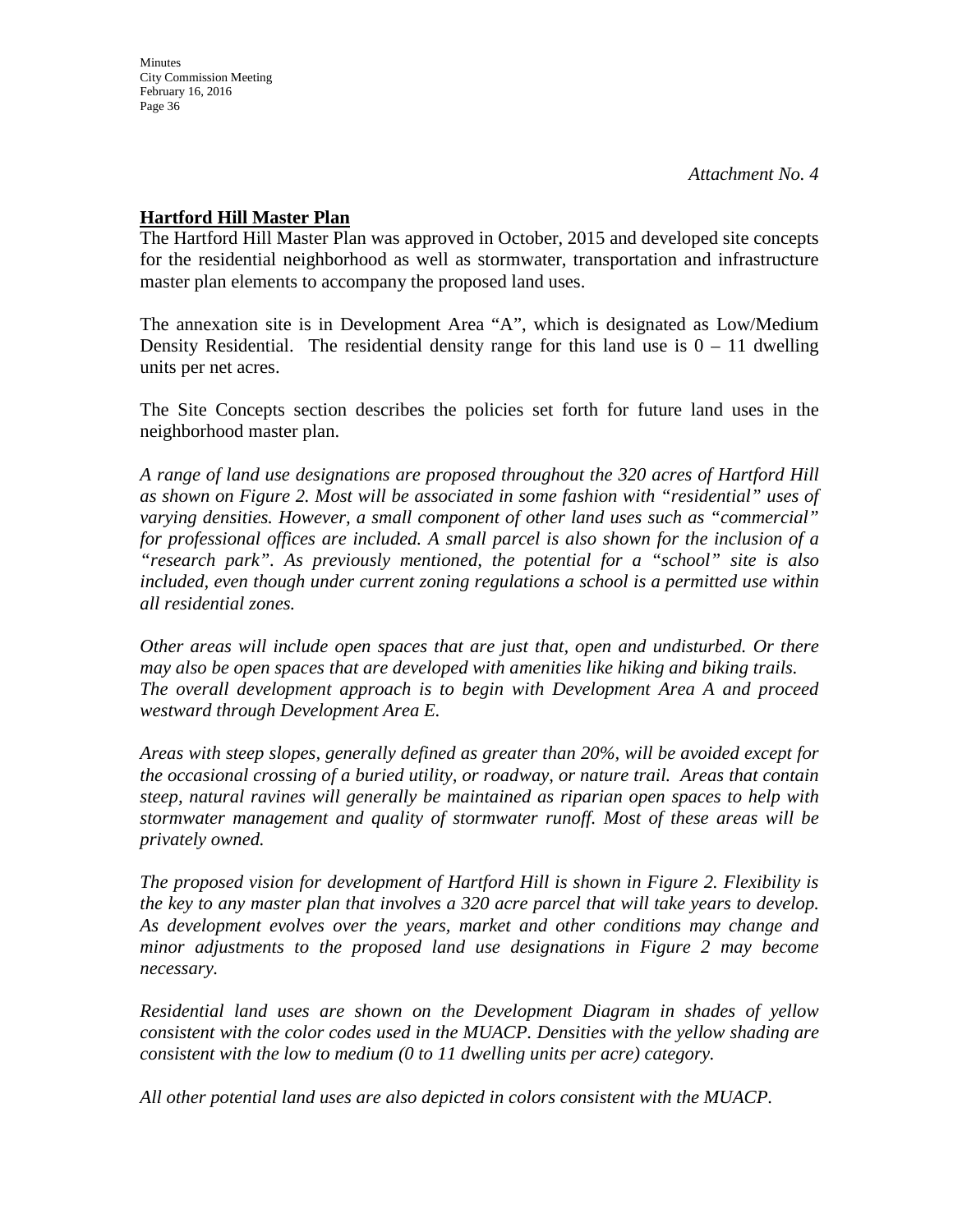If the future market conditions eliminate any of the potential uses shown on the *Development Diagram that are not "residential", it is probable the back-up land use will be low to medium density residential.* 

*It should be understood that even though the City's residential density categories include*  large ranges, it is highly likely the residential areas within Hartford hill will develop at *much less dense coverage. The actual number will be very close to the lower end of each of the categories. History has proven that even when efforts are made to create more dense settings within residential plats in hilly terrain, the resulting density ratio is about 1.6 dwelling units per gross acre. Assuming Hartford Hill develops in a similar manner, which is the plan, a likely number of total dwelling units for the entire 320 acres will be between 500 and 600.* 

*There is no desire on the part of the developer to incorporate a commercial, retail component in this master plan. There are two such commercial nodes within Grand Mere just east of Hartford Hill. One is less than ½ mile east, and the other is approximately 1 ½ miles south.* 

*The developer of Hartford Hill plans to establish master homeowner's association that will be governed by private covenants. This association will include a private design review committee that will be involved in the review and approval of individual site/structure designs to be constructed within Hartford Hill.* 

The Preliminary Plat of The Hartford shows a net density of 1.87 dwelling units per net acre. The area to be rezoned to R-1 District has a net density of 1.03 dwelling units per net acre. The R-3 District rezoning area has a residential density of 6.90 dwelling units per net acre. As a way to ensure that the Comprehensive Plan is followed, even with high density residential rezoning requests, the developer has filed a restrictive covenant limiting the development potential for the entire Hartford Hills Master Plan area to no more than 11 dwelling units per net acre (see attached).The proposed rezoning conforms to the Comprehensive Plan and The Hartford Hills Master Plan.

## **8. ZONING HISTORY AND LENGTH OF TIME VACANT AS ZONED:**

The site is undeveloped rangeland located in rural Riley County. On September 10, 2015, the Manhattan Urban Area Planning Board approved Resolution No. 091015-A amended the Manhattan Urban Area Comprehensive Plan to include The Hartford Hills Master Planned Community plan. On October 20, 2015, the City Commission approved Ordinance No. 7170 to amend the Comprehensive Plan to include The Hartford Hills Master Planned Community plan.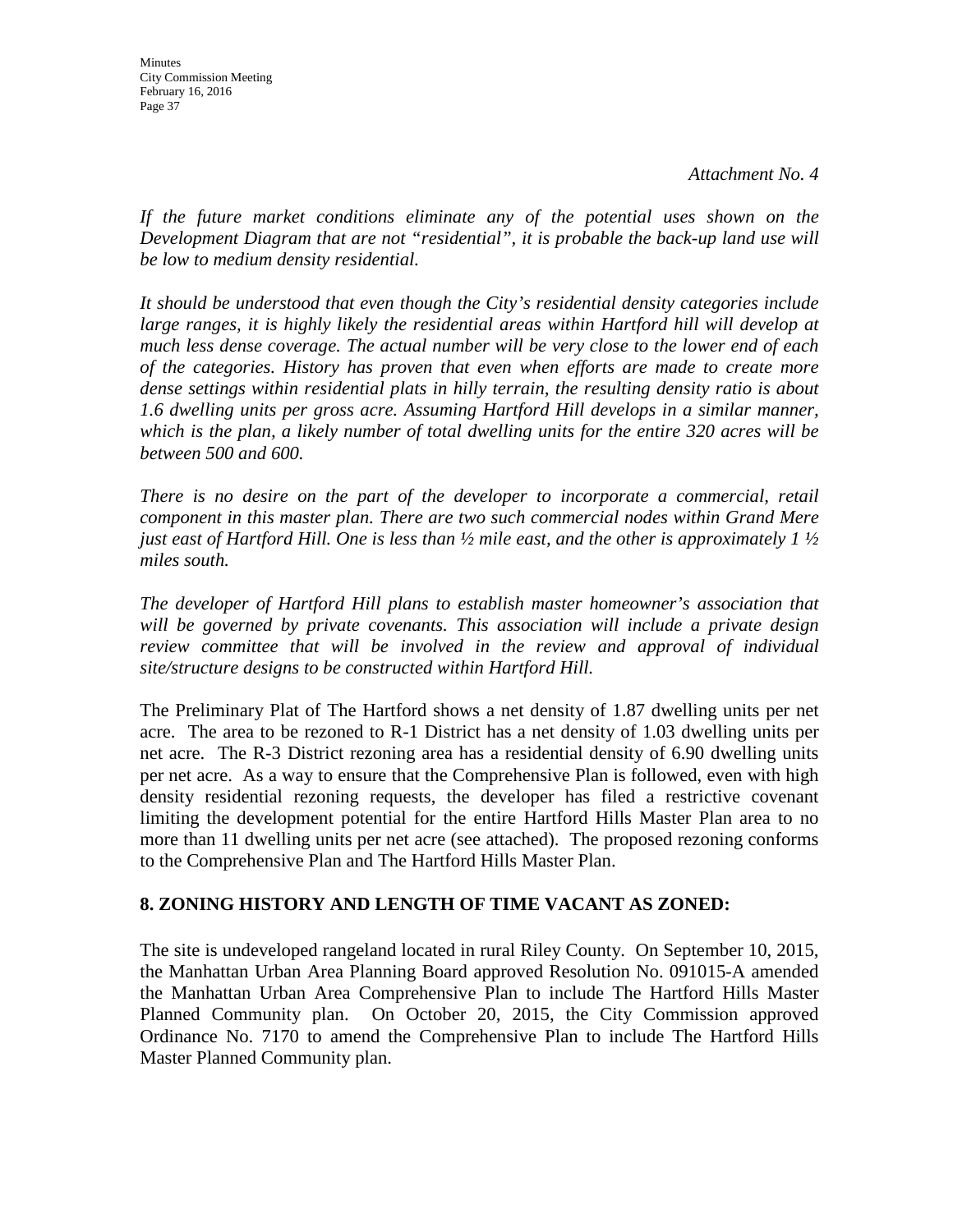**9. CONSISTENCY WITH INTENT AND PURPOSE OF THE ZONING ORDINANCE:** The intent and purpose of the Zoning Regulations is to protect the public health, safety, and general welfare; regulate the use of land and buildings within zoning districts to assure compatibility; and to protect property values.

The proposed rezoning is consistent with the intent and purpose of the Manhattan Zoning Regulations because proposed lot sizes conform to the minimum requirements of the R-1 and R-3 Districts. In addition, the proposed Preliminary Plat dedicates easements and rights-of-way to serve the subdivision consistent with the requirements of the Manhattan Urban Area Subdivision Regulations.

The R-1, Single-Family Residential District is designed to provide a dwelling zone at a density no greater than one dwelling unit per 7,500 square feet. The Preliminary Plat shows the single-family lots (Lots  $1 - 14$ ) ranging from approximately 29,708 square feet (0.68 acres) in area up to 123,760 square feet (2.84 acres) in area, with the majority of lot sizes being approximately 43,000 square feet in area. The proposed lots conform to the requirements of the proposed R-1 District.

The R-3 District is designed to provide for multiple-family development at a density no greater than one (1) dwelling unit per 1,000 square feet The proposed rezoning requests are consistent with the purpose and intent of the Zoning Regulations. The Preliminary Plat shows the multiple-family lots (Lots 15 - 21) ranging from approximately 23,000 square feet (0.50 acres) in area up. The proposed lots conform to the requirements of the proposed R-3 District.

**10. RELATIVE GAIN TO THE PUBLIC HEALTH, SAFETY AND WELFARE THAT DENIAL OF THE REQUEST WOULD ACCOMPLISH, COMPARED WITH THE HARDSHIP IMPOSED UPON THE APPLICANT:** There appears to be no gain to the public that denial would accomplish. The proposed Preliminary Plat conforms to the Manhattan Urban Area Subdivision Regulations. It may be a hardship to the applicant if the rezoning is denied.

**11. ADEQUACY OF PUBLIC FACILITIES AND SERVICES:** Adequate public services, sanitary sewer, water, and public streets can be extended to serve the development.

**12. OTHER APPLICABLE FACTORS:** Fort Riley was notified of this rezoning, due to it being located in the Critical Area. The Fort encourages use of noise disclosure and noise reduction measures in homes, and to take into account potential effects of operational noise of the Fort on activities in the park. City Administration will provide the "Notice of Potential Impact" on building permits for this subdivision. The Hartford Hill Master Plan outlines additional measure the developer will utilize, including providing noise disclosure